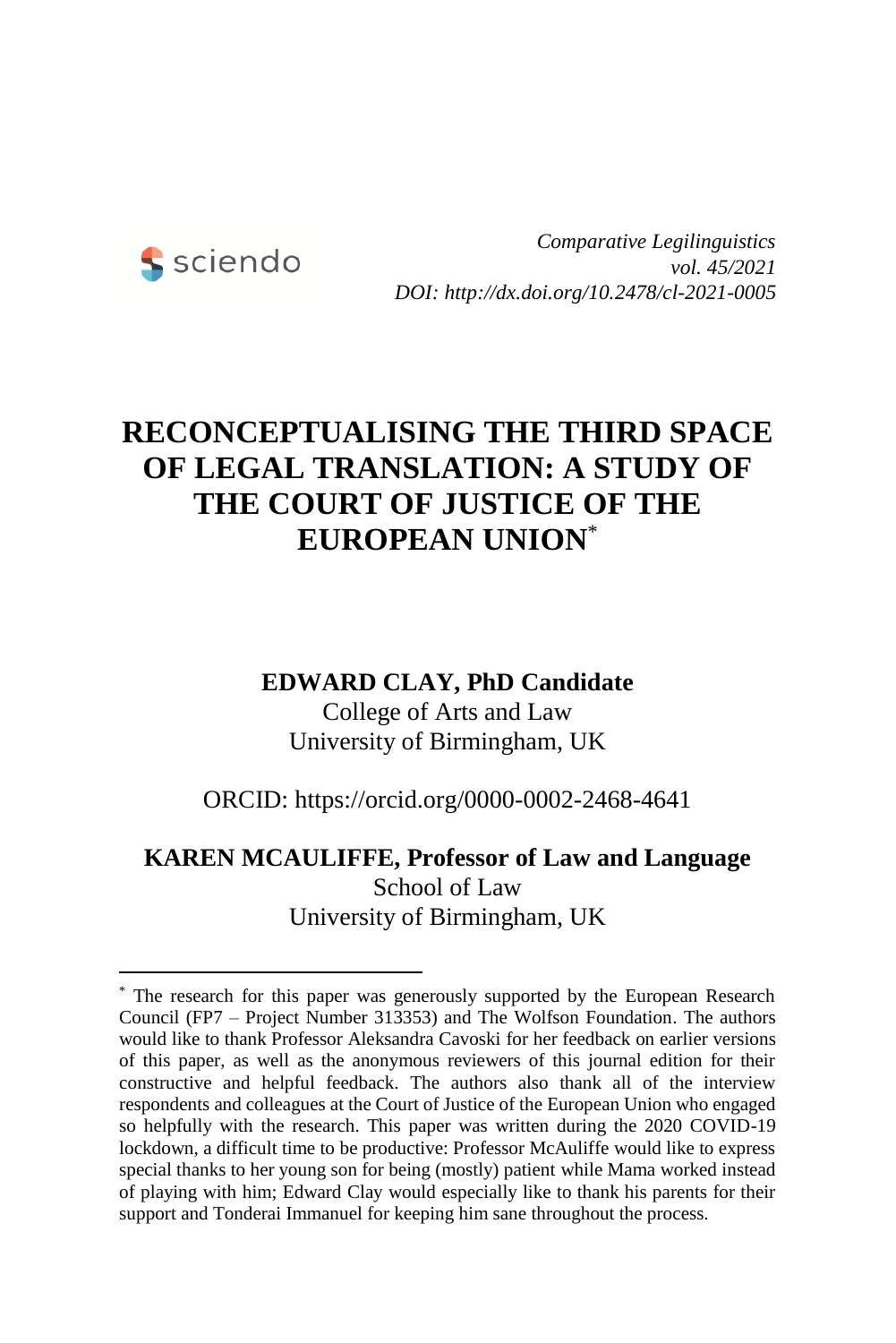### [k.mcauliffe@bham.ac.uk](mailto:k.mcauliffe@bham.ac.uk)

### ORCID: https://orcid.org/0000-0002-1314-0139

**Abstract:** This paper explores the concept of legal translation as a Third Space through the lens of the 'multilingual' Court of Justice of the European Union (ECJ). In many ways legal translation at that Court fits readily with the characterisation of translation as a Third Space. Due to complex internal production processes the ECJ produces texts which are undoubtedly hybrid in nature, and which exhibit distinctive features on a lexical and textual level marking them out as a product of cross-fertilisation of influences from source and target languages and legal cultures. Even the teleological approach taken towards legal reasoning at the ECJ occupies a space outside the strict confines of the texts involved. Both the processes and the product of the ECJ's language system appear to bear all the hallmarks of translation as a Third Space. However, translation at the ECJ also challenges the concept of a Third Space. The prevailing definitions of translation as a Third Space fail to effectively conceptualise additional nuances of the specific nature of drafting and the complex nature of translation at the ECJ. This paper uses original empirical data to demonstrate that translation at the ECJ places constraints on the undefined, vague and fluid nature of the Third Space, warping the forces at work within that space. In this regard, rather than an amorphous space, the Third Space is better thought of as a determinate area which is delimited by elements of translation process which constrain it. This adapted framing of the Third Space can consequently be used to better understand and illustrate the dynamics at play in other areas of legal translation where the current concept of the Third Space is equally inadequate for encompassing the specific nature of translation practices which impact on that space-in-between.

**Keywords:** legal translation; translation theory; translators; ECJ; CJEU; legal cultures; Third Space; teleological interpretation;

## **1. Introduction**

This paper explores the concept of legal translation as a Third Space in the context of translation theory, and investigates whether the environment of legal translation at the Court of Justice of the European Union (ECJ) occupies such a Third Space. That environment of legal translation includes explicit translation processes as well as "hidden"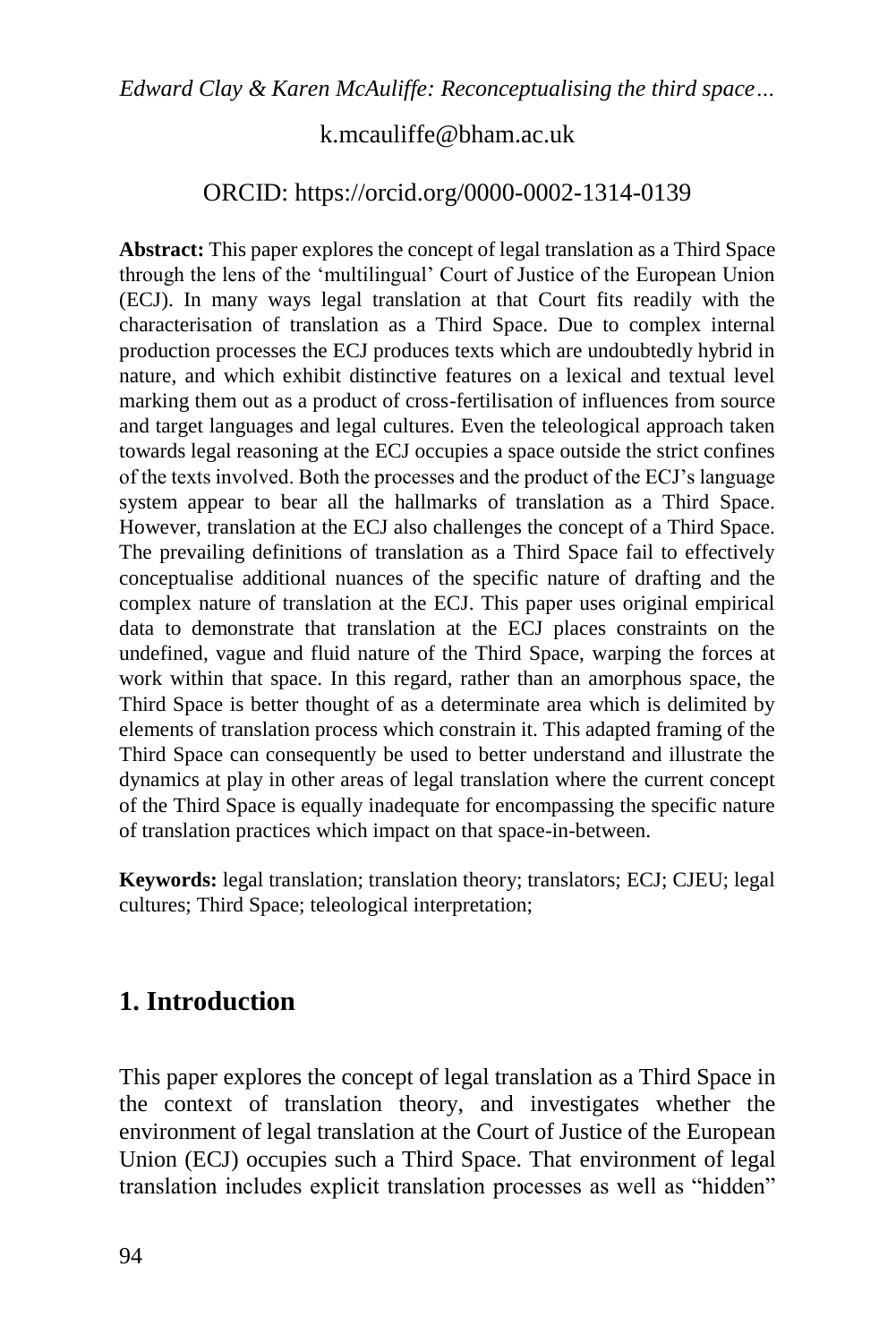layers of translation involved in the production of ECJ case law (McAuliffe 2016), and the distinctive legal reasoning processes employed by that multilingual Court. The ECJ is unique among international courts insofar as it produces case law in up to 24 languages, applicable throughout 27 member state legal systems. The factors of production of that multilingual case law – comprising collegiate judgments, drafted in a language which is usually not the mother tongue of the drafter, finalised in secret deliberations and which have, as the case proceeds, undergone many permutations of translation into and out of up to 23 languages – undoubtedly fulfil many of the criteria of a Third Space. The culture of compromise at all stages of production of that case law results in the creation and use of a hybrid language with autonomous terminology, consistent with the idea of a Third Space. However, in this paper we argue that while translation at the ECJ does exist in a Third Space, it also challenges the concept of the Third Space owing to the specificities of the Court's processes and hierarchical linguistic structures. Translation at the ECJ places constraints on the undefined, vague and fluid nature of the Third Space, warping the forces at work within that space. The analysis in this paper delineates the concept of the Third Space in the context of legal translation at the ECJ. This concept, as more precisely defined, may also be applicable to other multilingual legal contexts. We argue that if translation at the ECJ is to be considered a Third Space, it must be understood as constituting a special case. This paper presents an overview of the theory underpinning the concept of the Third Space, its relation to translation theory and its application to legal translation, before examining how the specific setting of translation at the ECJ conforms to the notion of legal translation as a Third Space. It then sets out the various elements inherent in the ECJ's processes and structures which challenge the current concept of the Third Space by setting constraints on the freedom of action in that space and distorting the dynamics by which it is usually characterised.

In this paper we draw on original empirical data, namely interviews carried out at the ECJ between 2012 and 2016, to highlight the features of the Third Space in relation to the production of ECJ case law, as well as to support our claim that translation at the ECJ challenges the notion of the Third Space as currently articulated. Interviews are uniquely suited to uncovering factors that impact on the culture of an institution, and can shine a light on processes within an organisation which are otherwise invisible (McAuliffe, Muntean and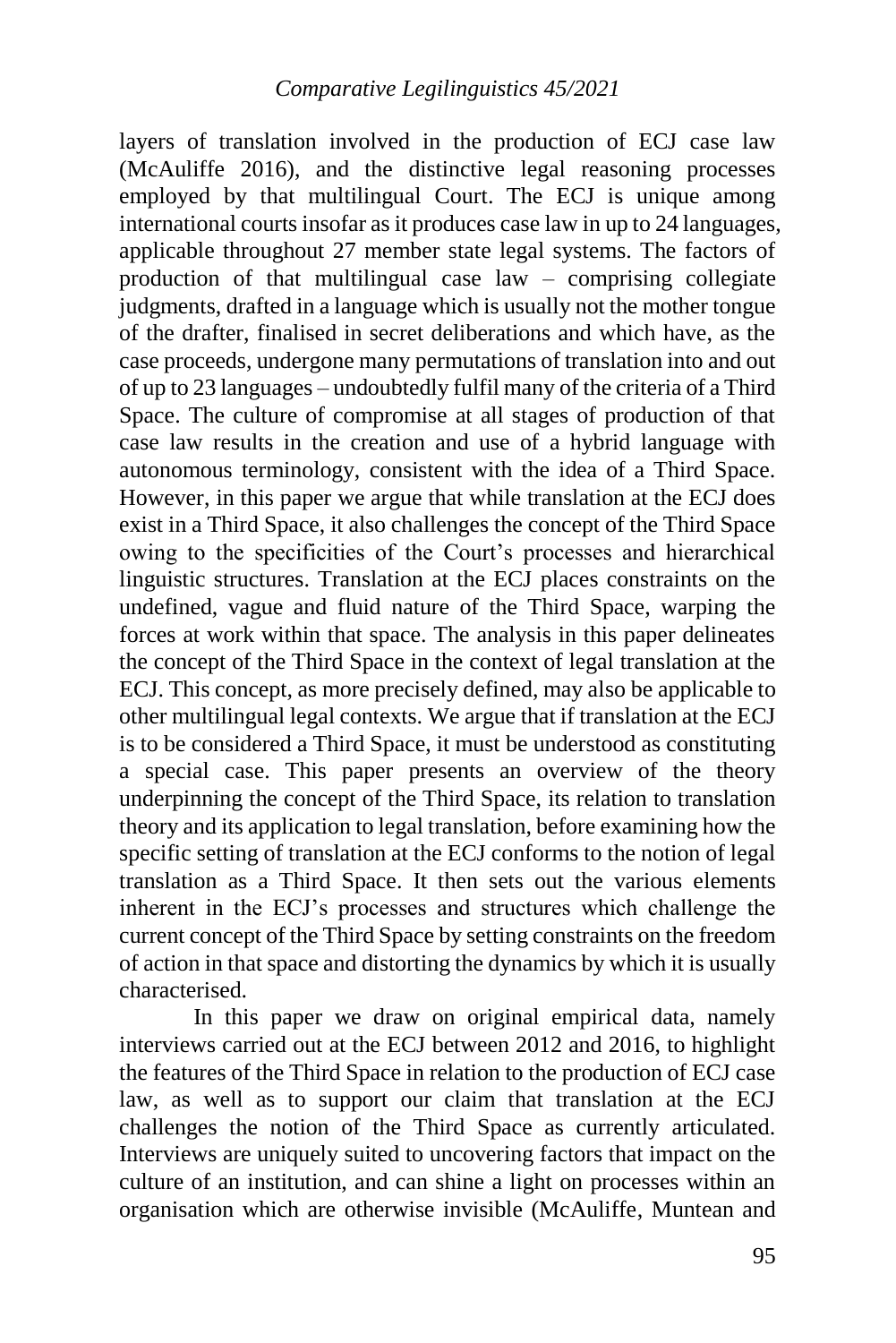Mattioli, forthcoming 2021). The interviews included in this study formed part of a wider research methodology for a larger research project: the Law and Language at the European Court of Justice (LLECJ) project. That project investigated the impact of multilingualism and translation on ECJ case  $law<sup>1</sup>$ . The interview techniques used in the interviews allowed for restraint and a focus on listening – respondents were allowed to tell their stories with little interference or guidance from the interviewer (Reinharz 1992: 21). No interview schedule was followed, instead, open questions, based on pre-identified themes were used. Those themes included: processes and functioning of various departments (including judges' chambers) at the ECJ; the roles of various actors in the production of that Court's multilingual jurisprudence; translation procedures and processes; checking and quality assurance processes; the impact of language and culture on work processes in a multilingual institution; the role, autonomy and power of translators. Where respondents were not receptive to open questioning, more focused, closed questions were used. Using such interview techniques resulted in responses that were also very open, and that themselves raised issues relating to concepts beyond the project's research questions. This approach allowed us to analyse the interviews from the perspective of the Third Space, which highlighted aspects of translation at the ECJ that set it apart from other legal translation contexts. The interview sample for this paper consisted of 43 interviews in total (3 judges, 21 référendaires and 19 lawyer-linguists). All interviews were conducted in Luxembourg, in person, and anonymously in accordance with Chatham House Rules<sup>2</sup>. The majority of the respondents agreed to an audio recording of the interview and they were provided with transcripts of the interviews. They were free to edit those transcripts as they saw fit, before the researcher proceeded with coding (in NVivo) and analysis of the data. Quotes from interviews are included in this paper only where they are indicative of a majority view.

<sup>-</sup> $1$  European Research Council, FP7 – Project Number 313353. See the project website, [www.llecj.karenmcauliffe.com,](http://www.llecj.karenmcauliffe.com/) for further details, including results and other outputs.

<sup>2</sup> When a meeting is held under the Chatham House Rule, participants are free to use the information received, but the identity of participants may not be revealed.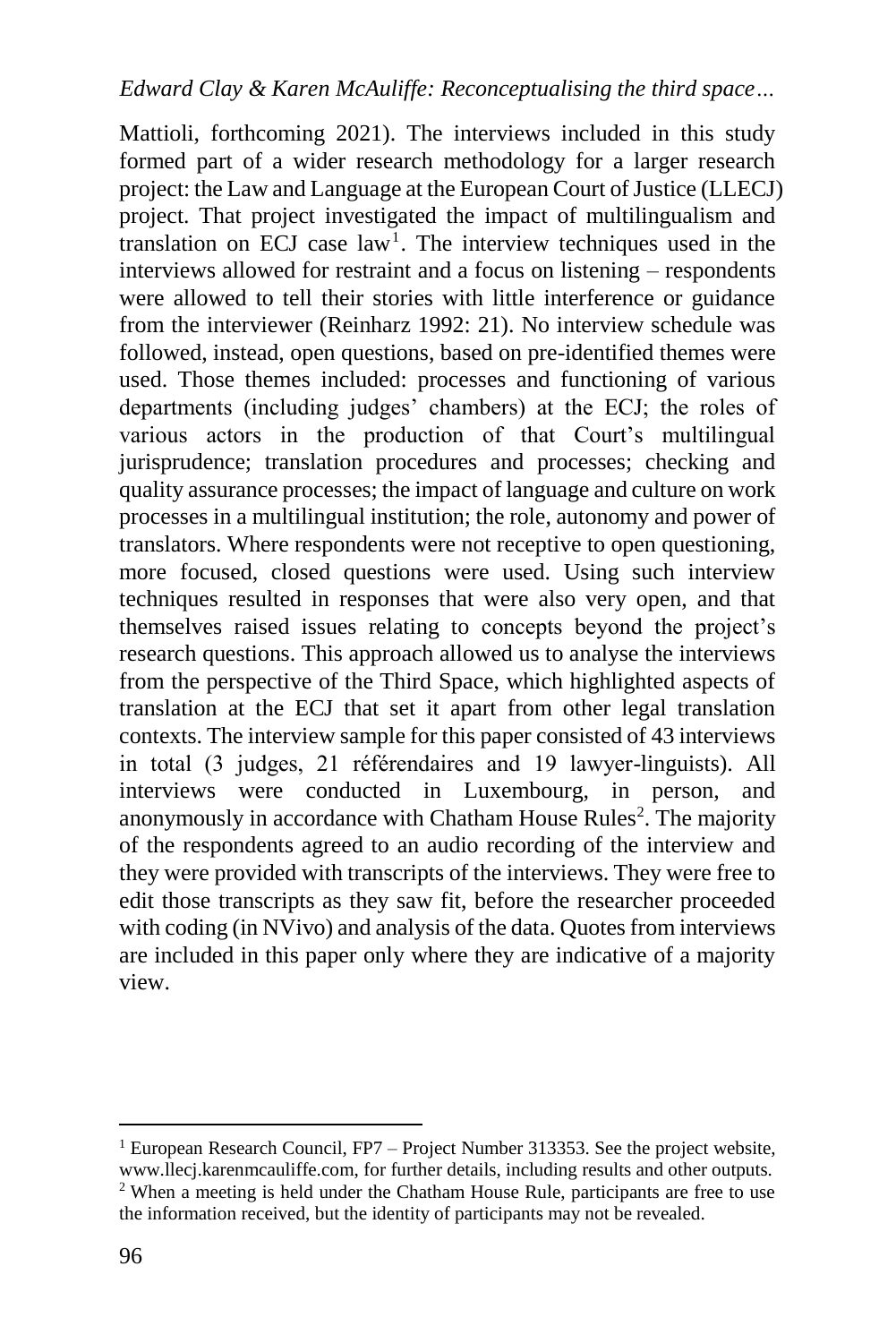### **2. Theoretical Framework: What is the 'Third Space'?**

The notion of a Third Space was first developed in the field of postcolonial theory in order to address questions of identity and belonging through language (Bhabha 1994). By envisaging a sphere outside the rigidities of binary cultural structures, a more fluid space can be created where "we will find the words with which we can speak of Ourselves and Others" (Bhabha 2006: 209). Occupying the gap which divides cultural spheres, the Third Space represents a 'space-inbetween' where two or more cultures interact and where the dominant culture and language can be subverted (Wolf 2000: 141). This concept of a Third Space can also be applied to broader situations of linguistic and cultural interaction and transfer, in which the translator plays a pivotal role. Through translation a new 'hybrid' language occupying this space in between is forged through a process of "culturo-linguistic layering" (Mehrez 1992: 121). It is therefore within this Third Space, located between two cultural and linguistic poles, that hybridization comes into being. Taking Bhabha's original concept of the Third Space from post-colonial studies and expanding it to encompass a broader spectrum of culturo-linguistic mixing and recombination will inevitably produce hybridity. These complementary notions of Third Space and hybridity, which this paper seeks to explore in the context of translation at the court of justice of the European Union, place the translator at the centre of a cultural interaction, operating within a liminal space in order to mediate between different languages and divergent cultures. Spivak characterises translation as a process where "meaning hops into the spacy emptiness between two historical languages" (2012: 313), envisaging a vaguely defined site for the negotiation of linguistic and cultural dynamics. This concept has long been attractive to translation studies scholars: the translator is often characterised as moving constantly back and forth between two poles rather than being a fixed and static entity simply processing a source text and producing a target text (e.g. Cronin 2000). Operating within this space characterised by a hybridity of language and culture, the translator becomes "shaped by a sort of exile, involved in, yet still on the borderline of, culture" (Wolf 2000: 142). Rather than imagining translation as a bridge between cultures, it is within this dynamic Third Space where cultures encounter one another and new meanings are created. This interpretation fits more readily with a perspective of communication as *inter*cultural rather than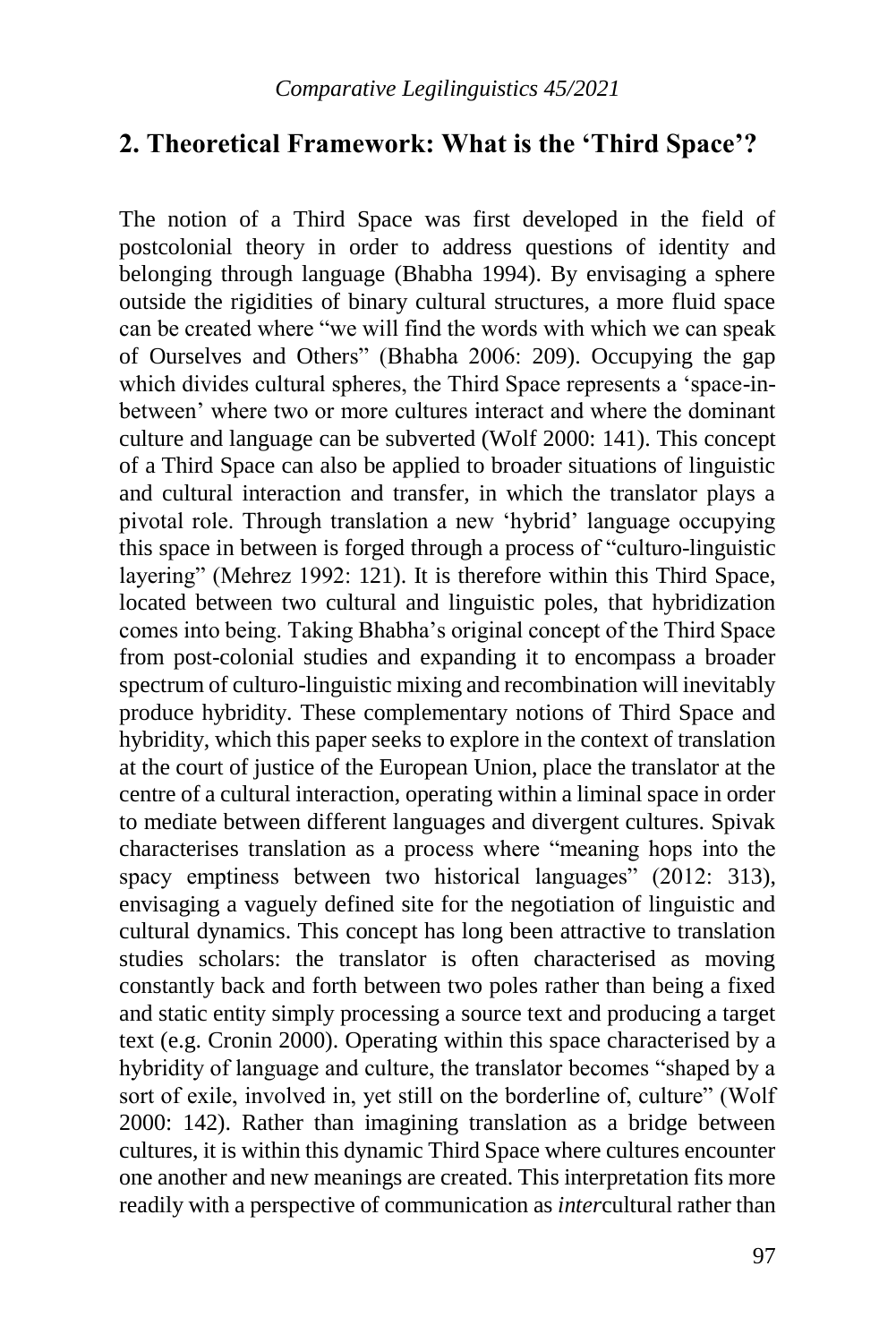*cross*-cultural (see Schaffner & Adab 2001). Whereas the concept of cross-cultural communication envisages a simple one-directional transfer of information across linguistic and cultural boundaries  $-$  a conveyance of ideas from one place to another within a binary framework – the concept of a Third Space is intercultural in that it is built around the idea of a "process of fertilisation" from each language and culture in all directions, resulting in a product which is linguistically and culturally distinct (Schäffner & Adab 2001: 167). Indeed, this concept reflects the reality of today's multicultural world made up of heterogeneous groups where hybrid texts are "a natural result of our international, intercultural, globalised lives" (Snell-Hornby 2001: 208). EU texts in particular, are considered to be intercultural and hybrid because of the unique manner in which they are created, since "in the course of… multilingual negotiations (with or without the involvement of translation), the specific linguistic and cultural conventions get mixed up and infiltrate each other" (Schäffner and Adab 2001).

The development of translation theory as a discipline and empirical findings in that area largely reflect and confirm the notion of translation constituting a Third Space. The advent of descriptive translation studies (Toury 1995) triggered the development of a branch of research armed with methodological techniques to allow the findings from individual studies to be replicated and compared in order to provide a more general picture of translation behaviour and the norms in operation during the practice of translation. This approach brought about research examining the specific features common to translated texts, embodied in Toury's "laws of translation" (2012). The "law of growing standardization" (Toury 2012: 267) states that source text patterns in translations are often disrupted and the target text tends to standardize culture-specific or specialised items into more general items in the target language. In opposition to this, the "law of interference" (Toury 2012: 274) refers to source text features being copied over into the target text. The concurrent application of these conflicting laws implies that the translated text will have distinctive characteristics and must exist in a sphere beyond the binary framework of source and target language.

Numerous other studies have shown that translated texts differ from non-translated texts in various ways, both because features of the source language tend to "shine through" (Teich 2003) and processes inherent in the practice of translation often alter aspects of the target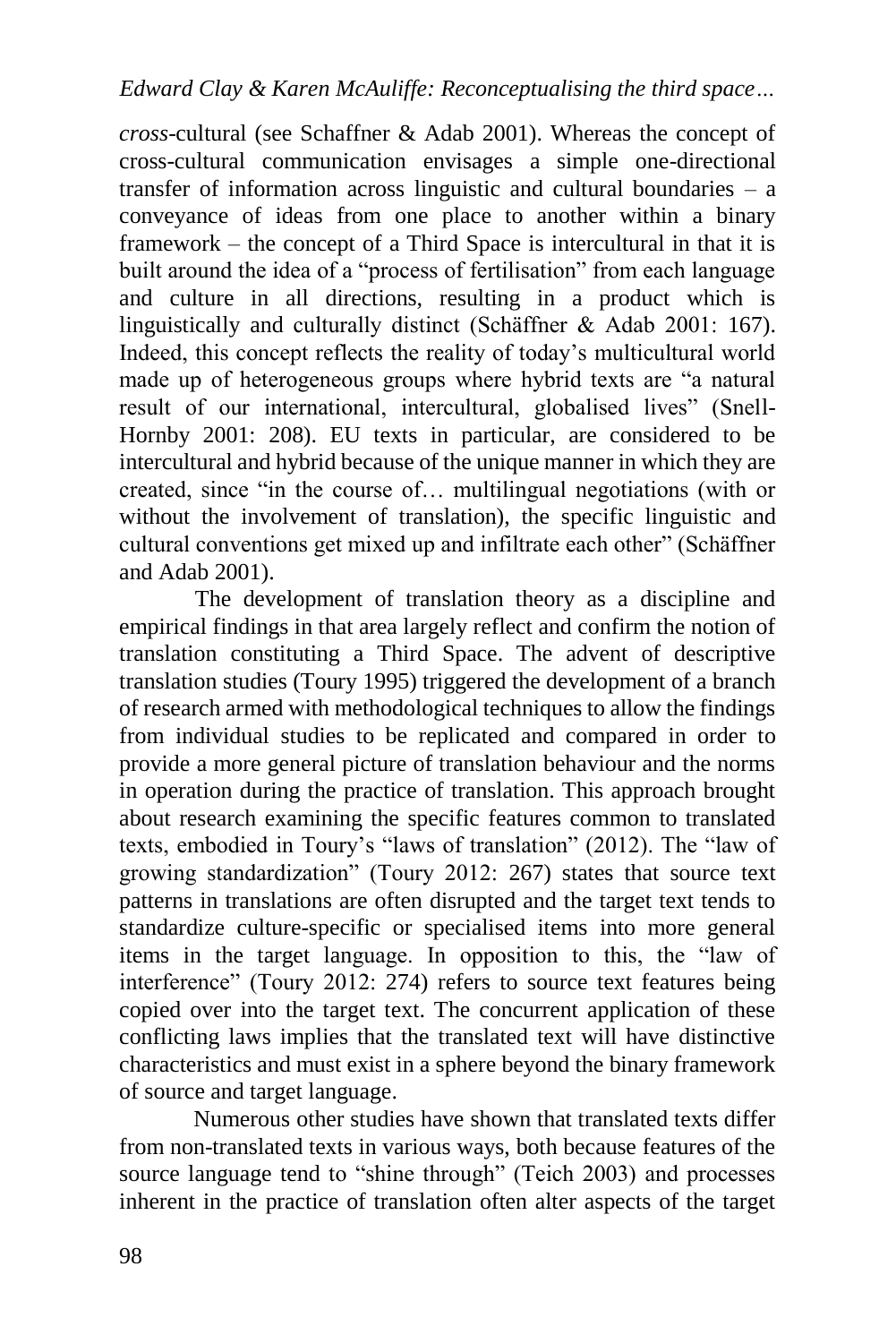language through explicitation, simplification and normalisation (Chesterman 2004). These subtle differences between translated and non-translated texts have been attested to by a range of corpus-based studies. For example, the *Covert Translation* project sought to use diachronic-contrastive analyses to determine the influence of English on German translations in various different genres (House 2006). It produced several studies demonstrating that a range of German textual norms, such as sentence-initial concessive conjunctions and expressions of modality, had been subverted in German translations of English texts as a direct result of the source language's influence (House 2006; Becher, House & Kranich 2009). Moreover, when examining Greek translations of English popular science texts, Malamatidou (2016) shows that the use of the passive voice in the Greek translations is proportionally higher than in non-translated Greek texts as a result of the more common use of the passive voice in the English source texts. Indeed, that study argues that the translations employ a specific language "characterised by a frequency of the passive voice that is *somewhere between*" the source and target languages (Malamatidou 2016: 27, emphasis added). Although a translation usually appears as the product of the target language, the complex interaction between competing linguistic, semantic and cultural requirements results in a code which is effectively a blend of the source and target languages, and bears features of both – the code is situated 'somewhere between' <sup>3</sup>. This empirical evidence, demonstrating differences between translated and non-translated texts, indicates that translations occupy a distinct space outside the strictures of both source and target languages: a Third Space.

How then does this notion of the Third Space apply more specifically to the case of legal translation? Translation of the law needs to accurately reflect the content of the source text while also respecting the linguistic norms of the target language *and* the legal conventions of the target language legal system. The task of the legal translator is to use a legal text in one language to create an equivalent legal text in another language such that a legal decision-maker will arrive at the same conclusion irrespective of the language version used (Ainsworth 2014). Legal translation thus forms its own discrete category due to the

<sup>&</sup>lt;sup>3</sup> 'Code' is a neutral term used in linguistics to designate any grammatical system with distinctive characteristics, including languages or subvarieties within them (cf. Malamatidou 2016: 5).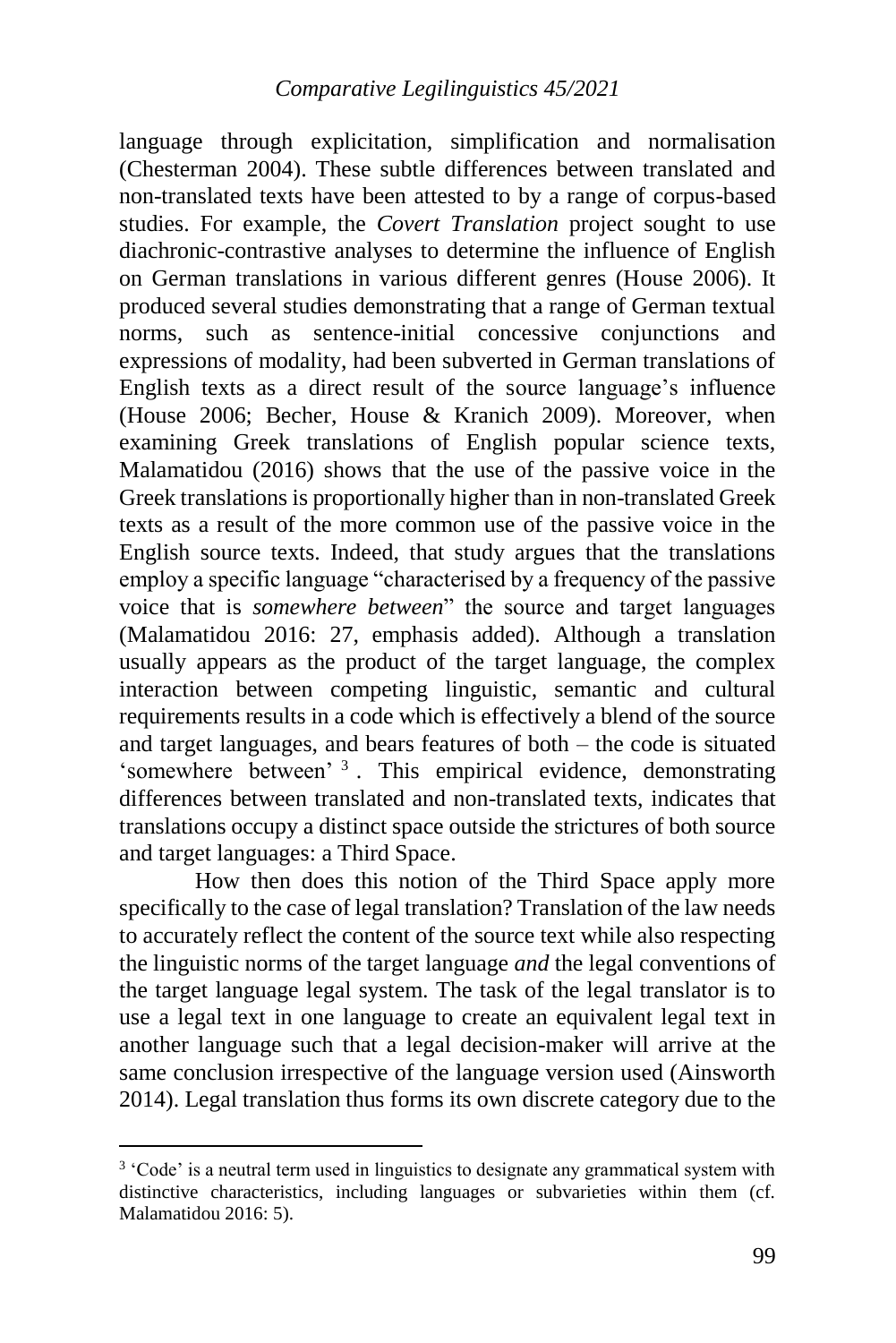unique challenges associated with it, which are not shared by other areas of translation for special purposes (Felici 2010). Unlike other special-purpose texts, legal texts do not have "a single agreed meaning independent of local context" (Steiner 1998). There is no universal legal language, or even terminology: each legal system has a unique legal language, linked to a view of the social order, within the relevant state, region or organisation. That legal language, by expressing legal norms, determines the way in which the law is applied, and shapes the function of law in that society. Legal translators thus need a clear understanding of complex legal concepts in each of the legal cultures involved, and a sound grasp of how and why legal professionals write in the way they do, so that they can adopt the same sensitivities of language when translating legal texts. To do this effectively, they engage in a "culture mediation" to overcome the problems inherent in translating legal texts (Wagner & Gémar 2014: 2). In addition to cultural transfer (where the focus is on translation as a process of negotiation between texts and cultures), legal translation is concerned with legal transfer, insofar as it must take account of the statement of the law that is at the heart of any legal text (McAuliffe 2015). A translation of a legal text should produce the same effects in the target legal system as it does in the source legal system (Šarčević 1997: 72). Constantly confronted with problems of imperfect or partial equivalence between two legal systems and "conceptual voids" due to the "system bound nature of legal terms" (Biel 2014: 42), legal translators are obliged to engage in the highly complex process of transferring and re-expressing the original text by navigating the space in between. By envisaging the legal translation process as a Third Space, the result of such a process will inevitably be a hybrid of the contributing factors from both source and target directions.

While some see hybrid texts as a transitory stage in the development of new text types, which eventually cease to be hybrid (Tirkkonen-Condit 2001: 261; Schäffner and Adab 2001: 295), others claim that translations are in fact "agents of dehybridisation" (Pym 2001: 205) since they mark the line between (at least) two languages and cultures, thereby perpetuating the separation and purity of those languages and cultures (Pym 1996). However, according to Simon's definition of hybridity through translation, the label of 'hybrid texts' should be applied only to those texts which "draw attention to themselves as the products of two separate meaning systems" (2011: 50). Legal translations are inescapably the product of the interaction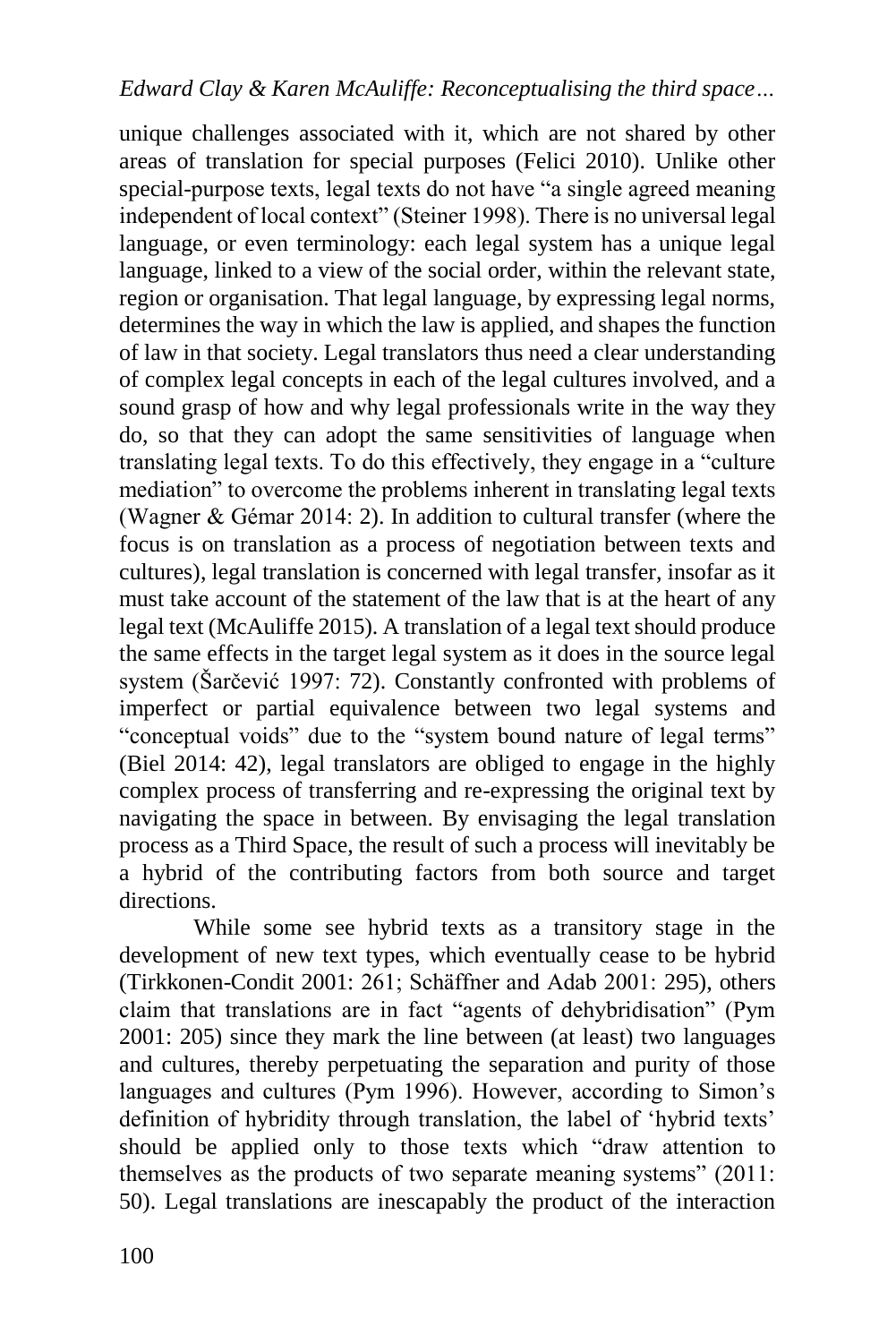between two or more different legal structures and cultures – they are, by definition, created in this intermediate space of cultural negotiation. Translated legal texts are therefore imbued with hybridity, which should not be negatively equated to contamination but to the positive product of "mixed identities and creative interference" (Simon 2011: 49). Despite this, much condemnation has been directed at the hybrid nature of the language used by the EU institutions, which is frequently derided as "Eurospeak" (Koskinen 2000: 55; Vareine 2015). However, errors aside, criticisms often levelled at hybrid multilingual law as constituting 'translationese' are usually unfounded, and betray insufficient knowledge of the complex conceptual network of EU law and multilingualism-related constraints which are involved in the EU's linguistic processes (Biel 2014: 73). While a hybrid text produced in the context of EU law may not conform to the standard norms and conventions of the target language and culture, it is widely "accepted in its target culture because it fulfils its intended purpose in the communicative situation" (Schäffner & Adab 2001: 169). The question addressed henceforth in this paper does not therefore focus on the merits or shortcomings of the hybrid language used at the European Court of Justice, but instead aims to determine to what extent the ECJ's language processes and outcomes conform to the descriptions of the Third Space as outlined above, and whether those processes in fact challenge the concept of that Third Space. As a consequence, this paper fills a gap in the literature by reinterpreting a theoretical framework conceived in post-colonial studies and commonly used in translation studies, and applying it to legal translation at the ECJ for the first time. In so doing, it is possible to draw comparisons with other translation contexts and gain a deeper insight on how legal translation at the ECJ stands alone as a special case.

### **3. Legal Translation at the ECJ: A Third Space**

The multilingual environment of the EU institutions is a fascinating point of study in this context since legal translation of EU texts represents both a "cross-cultural and interlingual communicative act" and a "complex human and social behaviour" (Cao 2007: 5). The European Court of Justice is particularly interesting since much of the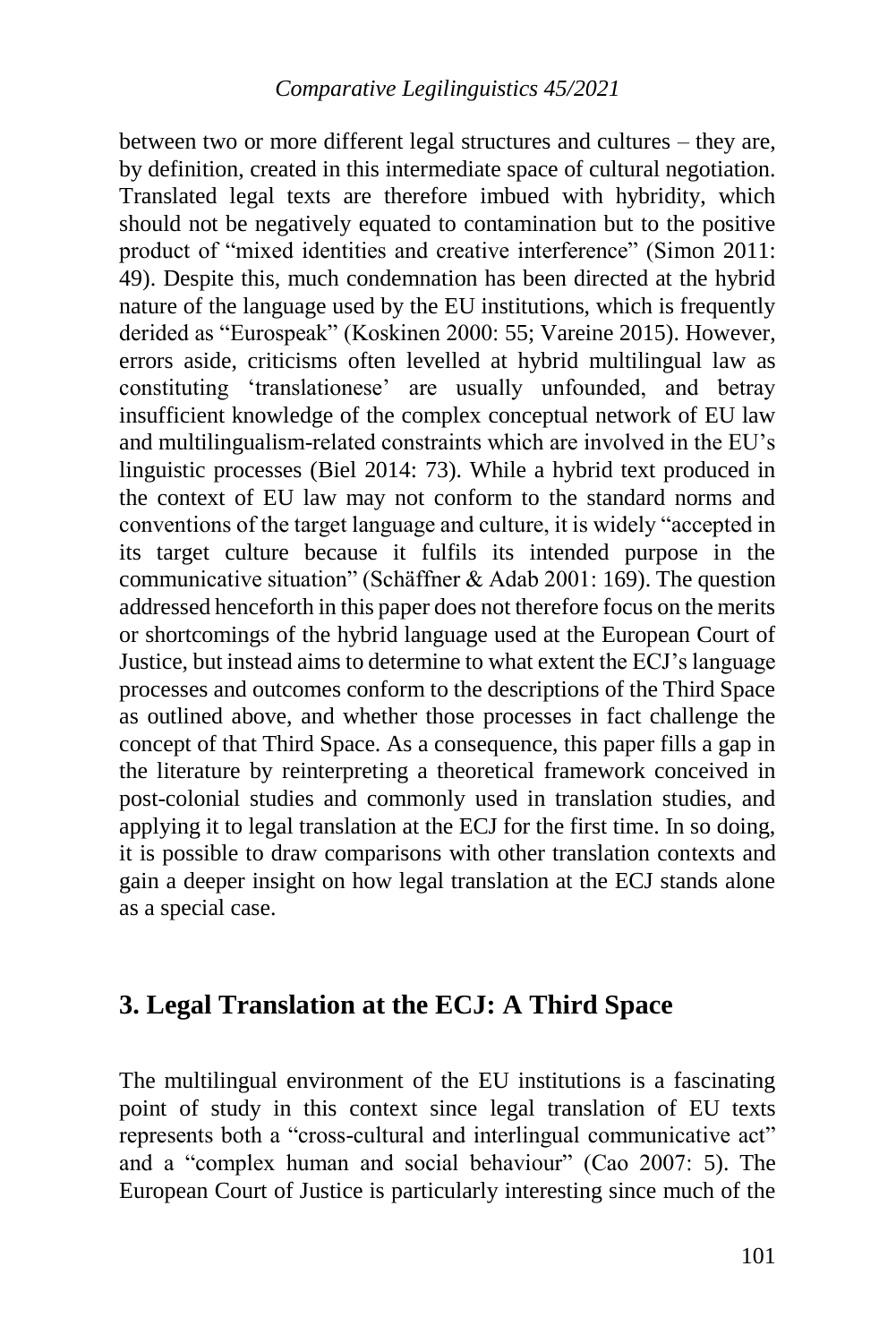linguistic and cultural interaction in the 'space-in-between' takes place behind closed doors, in behind the scenes drafting and translation practices, and deliberations which historically have been secret. In a number of ways, the legilinguistic practices undertaken at the ECJ are an example par excellence of legal translation as a Third Space. Both the manner in which case law is created and the end product itself are unavoidably hybrid in nature. This section explores the various facets of this hybridity and consequences of legal translation at the ECJ occupying the Third Space.

## **3.1 How the ECJ language system operates**

The ECJ is, from the outside at least, a truly multilingual institution. It produces case law in up to 24 languages<sup>4</sup> and interactions between parties to a case and the Court can take place in any of the EU official languages. Judgments delivered by the ECJ are inevitably the product of the multilingual and multi-layered processes and procedures which are undertaken within the organisation itself. Understanding the processes of production of that multilingual case law is important when conceiving of hybridity in (legal) translation: if the process itself takes place in a Third Space, then the product will necessarily be hybrid. Translation is a key factor in the production of ECJ case law. Although the ECJ is a multilingual, multicultural institution, in order for it to be able to function efficiently, it uses a single working language: French. All applications lodged, and documents coming into the ECJ are translated, by the Court's Translation Directorate, into French, before being processed further (McAuliffe & Trklja 2018). At the other end of the process, judgments and orders are translated from French into the other 23 EU official languages. The ECJ's Directorate General for Multilingualism is responsible for translation and interpretation<sup>5</sup>.

<sup>4</sup> The 24 official languages of the EU: Bulgarian, Croatian, Czech, Danish, Dutch, English, Estonian, Finnish, French, German, Greek, Hungarian, Italian, Irish, Latvian, Lithuanian, Maltese, Polish, Portuguese, Romanian, Slovakian, Slovenian, Spanish, Swedish.

<sup>5</sup> While interpretation undoubtedly impacts on intercultural communication in the oral part of proceedings before the ECJ, consideration of interpretation in this context is beyond the scope of this paper, which focuses solely on the written production and translation of ECJ case law.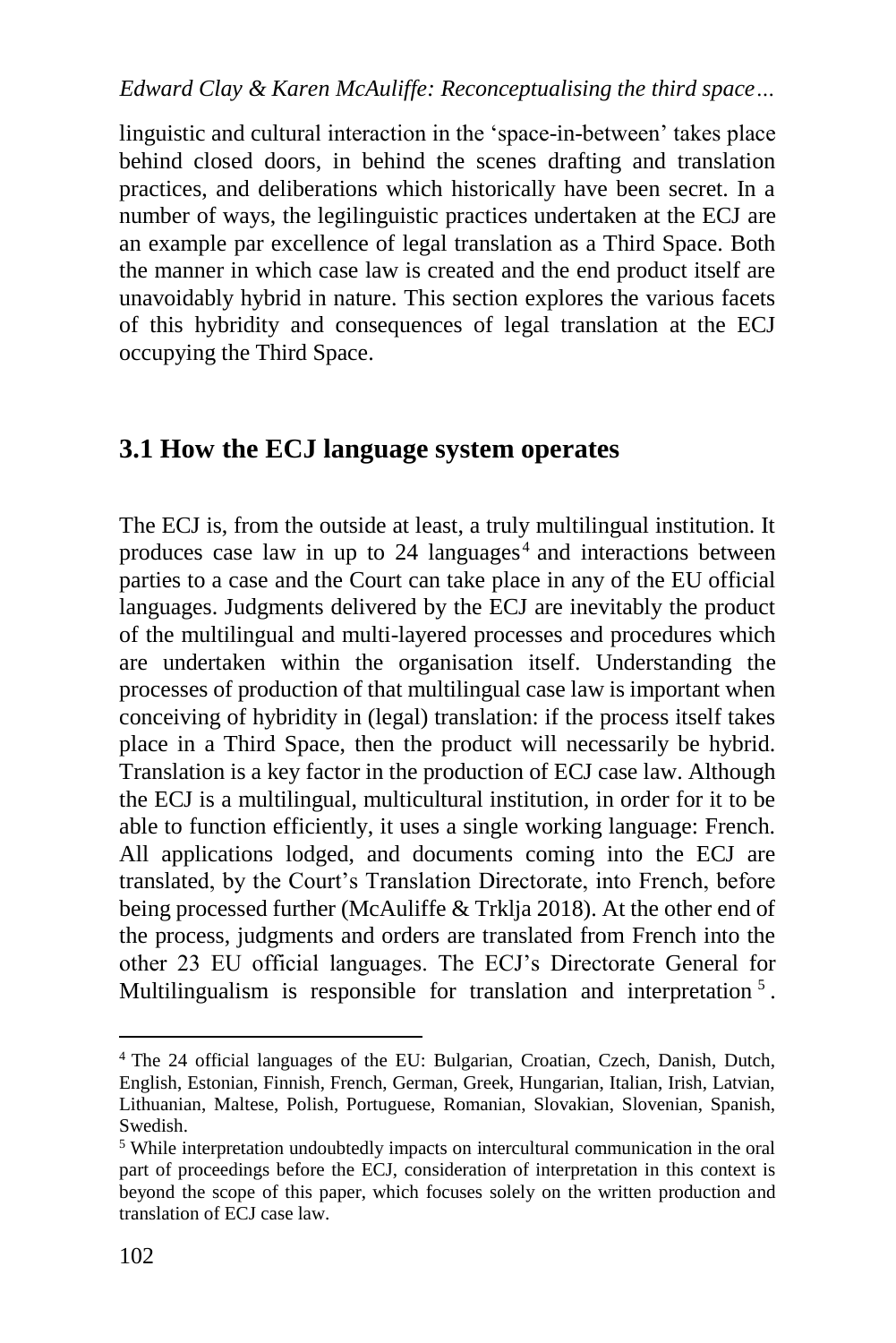Within that Directorate, 23 language units, plus a 'cellule' for the Irish language<sup>6</sup> cover each EU official language. The various language units are responsible for translating all of the documents relating to a case before the ECJ that are required to be translated under the applicable rules: this can include, the request for a preliminary ruling from a national court, Member State observations, interventions by third parties, procedural documents and Advocates General's opinions  $($ where relevant $)^7$ . At the end of the process, those units are responsible for translating the judgment (McAuliffe 2012). Given the multi-layered process and the multitude of official EU languages, there is a broad range of permutations of translation into and out of up to 23 different languages (McAuliffe 2008). The translation system at the ECJ is a mixed one: direct translation (i.e. from one EU official language to another EU official language) is preferred whenever possible, but the system also provides for 'indirect' or 'pivot' translation through one of the ECJ's designated 'pivot languages' (French, English, German, Spanish, Italian and Polish) (McAuliffe 2017). The result of each one of these translation stages in every language pair involved is undoubtedly the product of great effort and compromise to reach a social, political and legal harmonisation through the use of language common to multilingual EU legal translation in all institutions. Moreover, rather than occurring only at fixed points in the process (i.e. the beginning and end of procedure), translation is an ongoing practice which occurs at various stages during the Court's work on a case, and which can sometimes even be 'hidden' (McAuliffe 2016). The cultural, legal, and linguistic blending of elements also occurs in the space created by other processes established by the ECJ itself.

<sup>6</sup> For reasons related to recruitment and staffing, Irish has been allocated a 'cellule' rather than a full language unit.

<sup>&</sup>lt;sup>7</sup> The Advocate General (AG) delivers a reasoned opinion on a case, prior to deliberations on and delivery of the judgment. Article 20 of the Statute of the ECJ allows that Court to determine case without an AG's opinion where no new points of law are raised (Treaty on the Functioning of the European Union Protocol (No 3) On the Statute of the Court of Justice of the European Union, OJ C 202, 7/6/2016, p. 210- 229).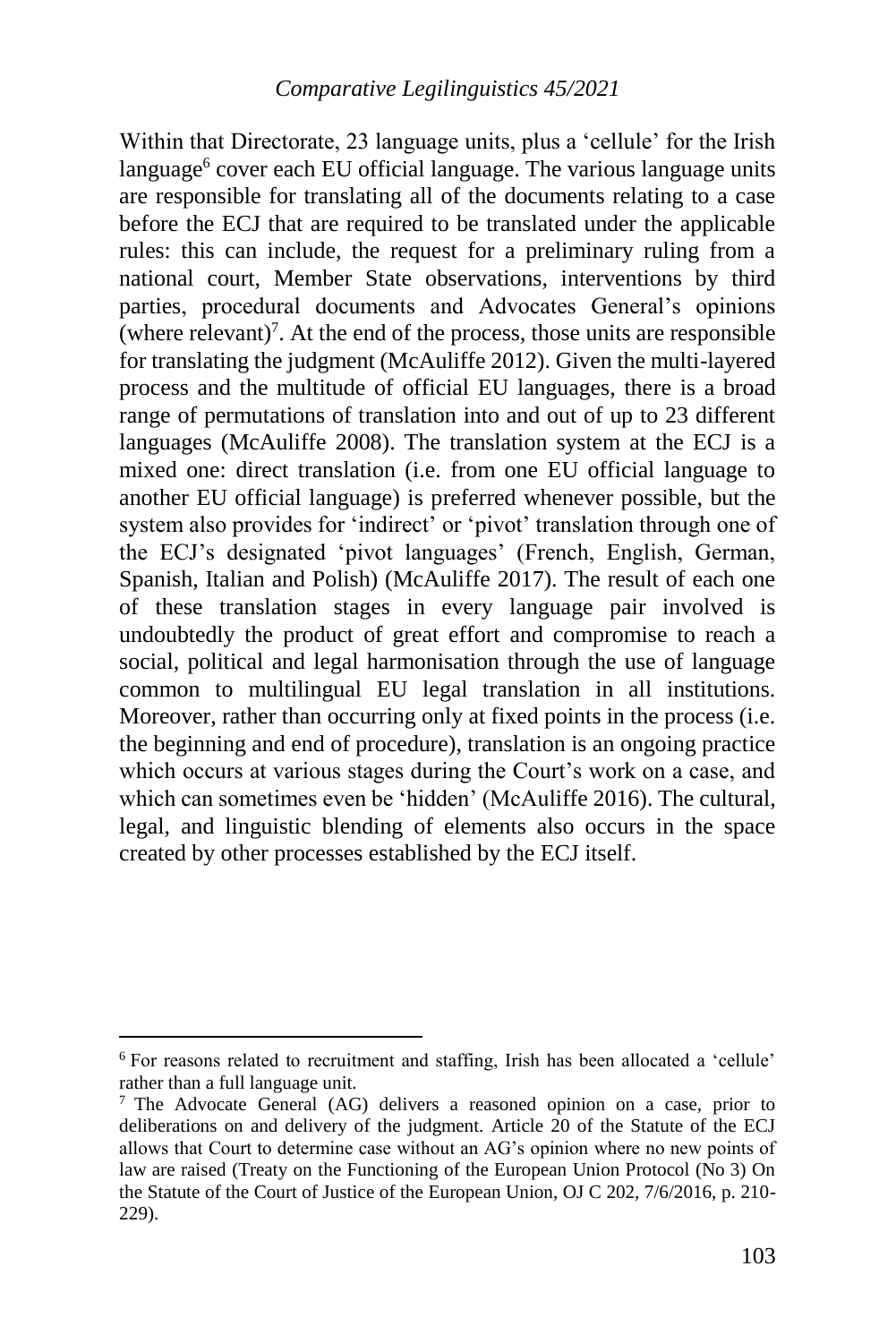## **3.2 Third Space Highlighted by Process of Production**

### *a. Hybrid Texts*

It is well known that ECJ judgments, drafted in French and subsequently translated into up to 23 other languages, are collegiate documents. Judgments are drafted by a single judge rapporteur, together with their team of legal assistants, known as référendaires. The French language draft judgments are then deliberated on by a chamber of judges in secrete deliberations (ostensibly conducted in French). The agreements and compromises reached during those secret deliberations are then reflected in the final version of the relevant judgment, drafted in French. Thus, ECJ judgments are, by their very nature, hybrid documents.

*The judgments are from the Court, not an individual judge. Yes one judge writes the initial judgment… but in fact it is usually drafted by a référendaire in consultation with the judge... but then* [the judges in a chamber] *deliberate and discuss… so the final version comes from the court but with multiple inputs along the way* (référendaire);

*Of course judgments are a collegiate effort. In the sense that they are finalised by a chamber of judges together in deliberations but also before the deliberations. In my cabinet at least we work very much as a team* [judge];

*I think you could say judgments are hybrids, yes. There are multiple contributors all putting their own input to the text in the end. But the judges take responsibility in the end.* (référendaire)

Furthermore, the majority of référendaires, and indeed judges, are not native French speakers. Empirical data demonstrates that working in a second or third language affects the drafting process, and that référendaires tend to apply methods of reasoning common to their own national jurisdiction, or the jurisdiction where they received their legal education (McAuliffe 2016), thus introducing a further element of hybridity into the process.

*Well of course when I'm first working on a draft I think in [mother* tongue] *even if I'm writing in French. I suppose I just translate how I am arguing into French* (référendaire);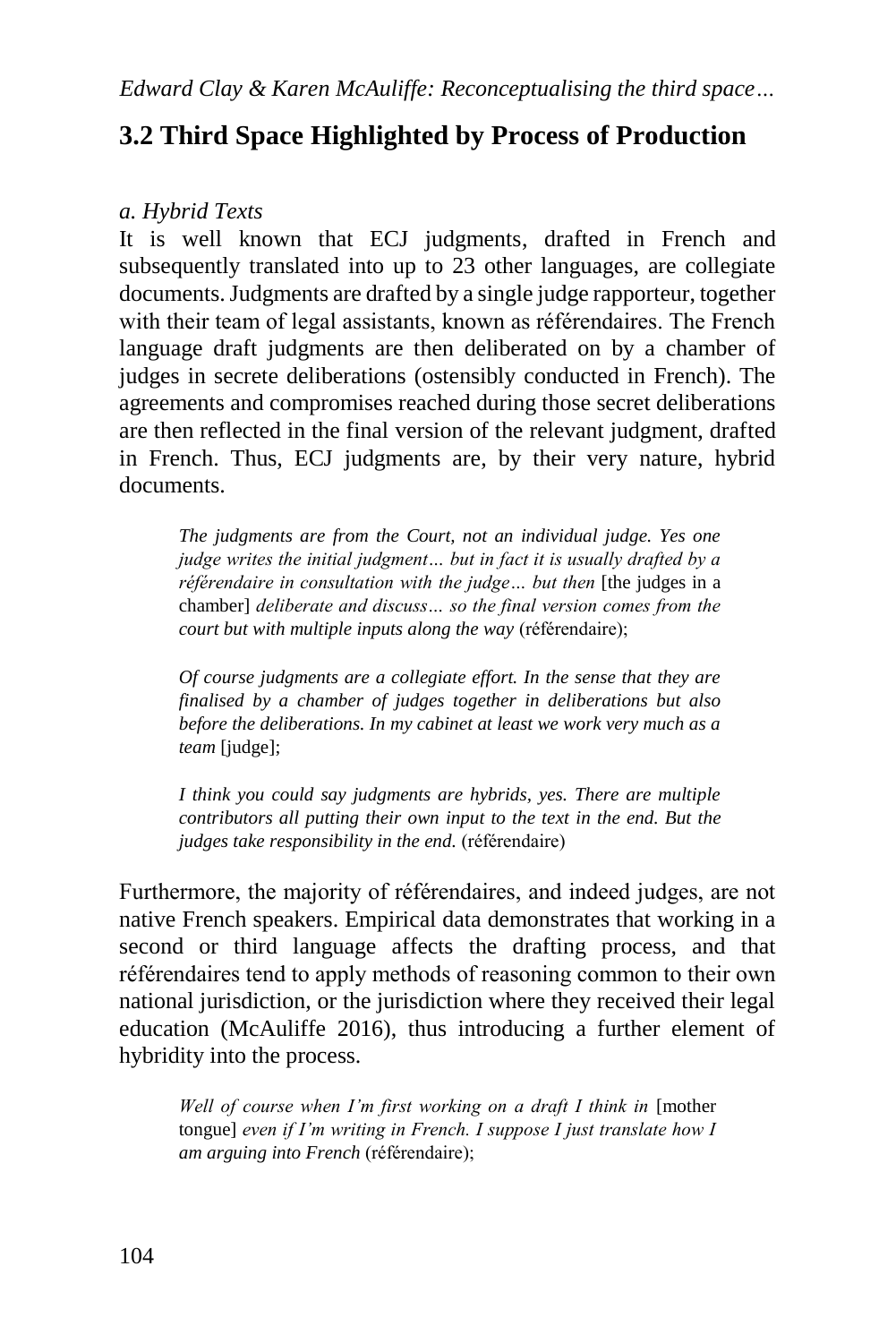#### *Comparative Legilinguistics 45/2021*

*…all my reasoning and thinking about the case is done in my own language and then I translate the gist of what I want to say into French*  (référendaire);

*I start off planning the arguments in my own language, and then put them on paper in French* (référendaire).

Finally, the pivot translation process means that some target texts are at the end of a translation chain and may therefore bear the features of both the original source text and the pivot language version. Indeed, the term "multilinguistic superdiversity" has been proposed in order to capture the extent of the hierarchical relationships between languages and the relations between them in this context (McAuliffe & Trklja 2018). These atypical aspects clearly situate the ECJ's translation process outside the usual binary translation framework made up of a fixed and non-hybrid source text and a target text arrived at on the sole basis of that single original source text.

#### *b. Legal Reasoning*

Evidence of a Third Space can also be found by analysing the process of judicial reasoning at the ECJ. On the face of it, one would expect such judicial reasoning to be inherently multilingual. After all, this is a Court which produces case law in up to 24 languages, sitting (and deliberating) as a Full Court of 27 judges, a Grand Chamber of 15 judges or in Chambers of three or five judges, all of whom have been educated in different legal systems and who specialise in different areas of the law. However, as Bengoetxea points out "by opting for a common working language, the Court preserves multilingualism as an institution but becomes a monolingual decision-maker" (2016). The exception to that rule is when the ECJ carries out genuine comparison of language versions of legislation in order to reach a more comprehensive interpretation of the relevant norm of EU law – although such comparison often merely confirms an interpretation reached by other means (cf. Section 3.2c). The monolingual decision-making referred to by Bengoetxea is reflected in empirical data, in which the notion of a 'French bubble' at the ECJ emerges time and again:

*On the outside it's multilingual… but inside the Court it's not really multilingual. All that matters is the French version* [of a judgment]*. The cabinets are in a French bubble* (lawyer-linguist);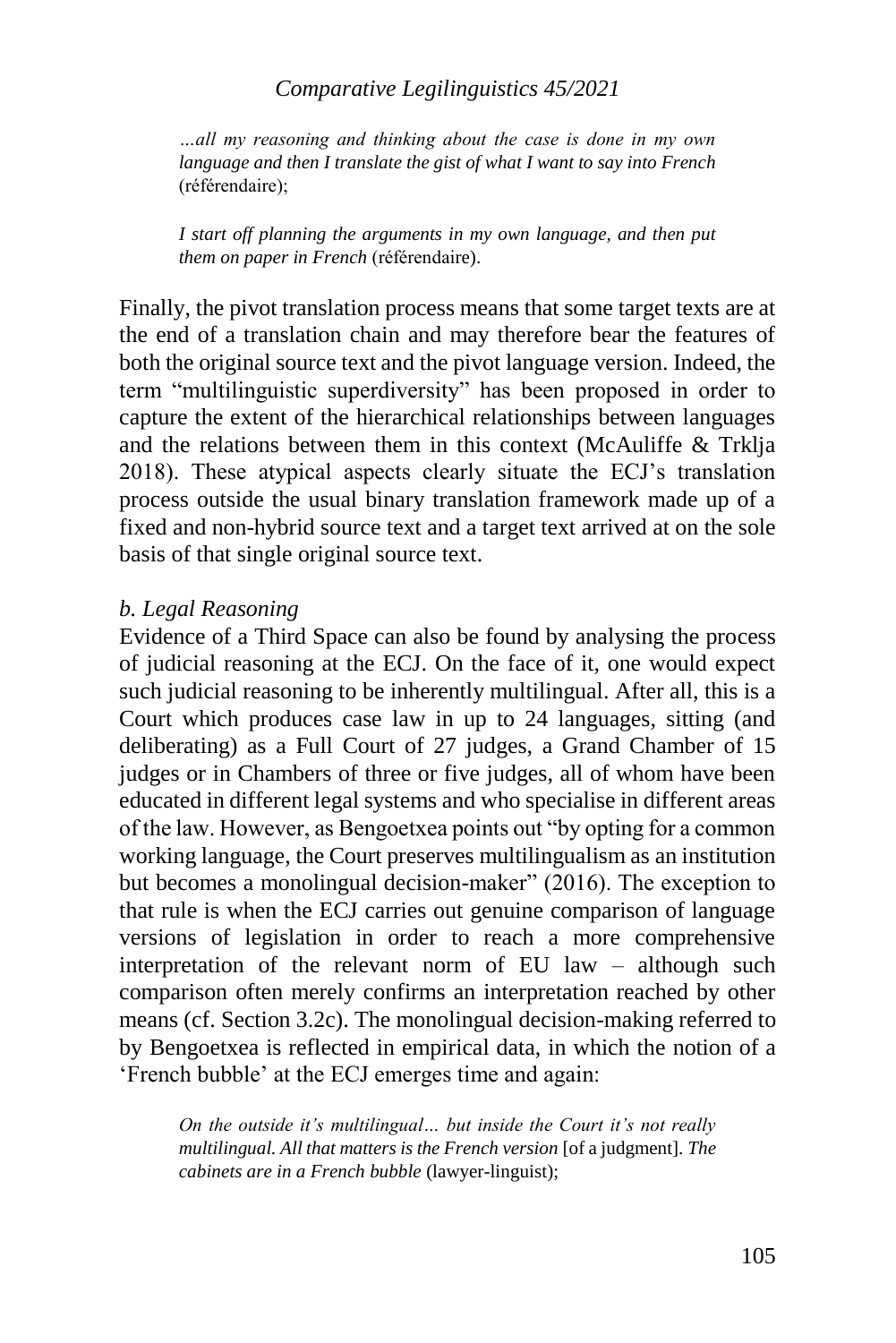*There's a kind of French bubble. As long as the French version* [of a judgment] *says what* [the relevant chamber] *want it to say, that's all that matters* (lawyer-linguist);

*I suppose you could talk about a French bubble. Certainly all our focus is on getting the French version* [of a judgment] *right* (référendaire);

*Getting the French version of a judgment right is key* (judge).

That is not to say that the ECJ does not engage in multilingual reasoning. According to Bengoetxea that comes later in the process, at the translation stage (cf. Section 4.3).

Even in that 'French bubble' the interaction of (legal) cultures in the 'space-in-between' of the ECJ's legal reasoning processes, creates new meaning. Bengoetxea describes the ECJ as a potential laboratory for comparative law and comparative legal cultures, but notes that comparative judicial dialogue at that Court usually tends towards the supranational, rather than the transnational. i.e. the ECJ is interested in "declaring, drawing from, and developing autonomous concepts and independent meaning to ensure effective and uniform application of [EU] law" rather than having any desire to link with national legal traditions (2016). Thus this unique monolingual but multicultural legal reasoning, carried out in a multilingual setting, creates a Third Space in which divergent legal cultures, underpinned by different languages but working within the framework of an aspirationally uniform EU law can develop autonomous legal principles, and a unique method of reasoning and interpreting that law.

### *c. Teleological Interpretation*

When it comes to interpreting the EU's multilingual legislation, the ECJ also occupies a space beyond the confines of the source and target texts. The ECJ's teleological approach to interpretation of EU law is well established, including in the event of discrepancies between language versions of EU legislation (cf: Bengoetxea, MacCormick, and Soriano  $2001$ ; van Calster 1997)<sup>8</sup>. That teleological approach focuses on the purpose of the relevant provision, rather than on a strictly linguistic interpretation, and is what Baaij calls the Court's dominant first-order

<sup>8</sup> Unlike ECJ judgments, all language versions of EU legislation are considered equally authentic (Council Regulation No 1 Determining the Languages to be used by the European Economic Community OJ 17, 6/10/1958. 385-386 (as amended)).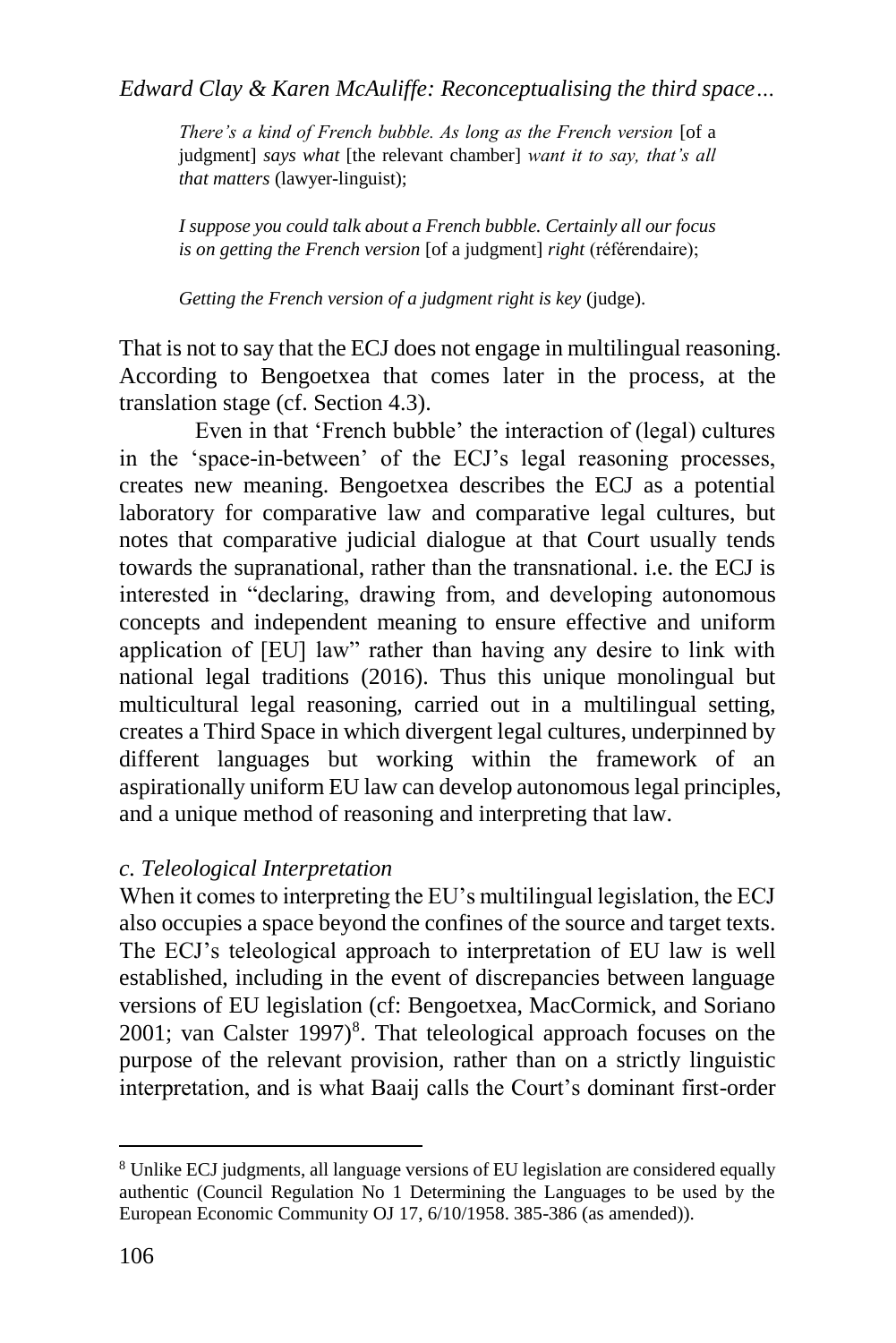argument in dealing with diverging language versions of legislation (Baaij 2018: 167). Baaij also describes another ECJ first-order argument as systemic or contextual interpretation, which considers a provision in the broader context of EU law relevant to that provision (2018: 167). Such contextual interpretation is generally employed by the ECJ alongside the teleological method, and together they comprise what Solan refers to as the "Augustinian" method of interpretation, whereby the ECJ consults a number of language versions of a given piece of legislation and then triangulates in order to identify the underlying legislative intent (Solan 2014). Thus, no matter which approach is taken, rather than ascribing meaning to legal concepts on the basis of a single underlying text, the ECJ, by comparing the different language versions of the same legislation, plays the role of mediator between a group of texts in different languages. The ECJ made this position clear in its judgment in Case  $6/72$  of 13 March 1973<sup>9</sup> on the issuing of advance-fixing certificates for agricultural products stating that

no argument can be drawn either from any linguistic divergences between the various language versions, or from the multiplicity of the verbs used in one or other of those versions, as the meaning of the provisions in question must be determined with respect to their objective.

This position has been confirmed by the ECJ in many subsequent cases, including the well-known CILFIT case<sup>10</sup>. By occupying a space outside the strict letter of the law, the Court is able to leave itself room for manoeuvre to overcome discrepancies between language versions (Biel 2014). Alongside these teleological or contextual approaches, however, the ECJ also continues to use a more literal interpretative approach, giving preference either to the meaning attributed to the majority of language versions or to the language versions deemed the clearest or less ambiguous (Baaij 2012). According to the majority variant the language version(s) which deviate from the majority must be read in accordance with the other versions. The clarity variant requires that the less ambiguous of language versions should be followed (Baaij 2018:

<sup>9</sup> Case 61/73 *Mij PPW Internationaal NV* v *Hoofdproduktschap voor Akkerbouwprodukten* [1973] ECR 301.

<sup>10</sup> Case 283/81 *Srl CILFIT and Lanificio di Gavardo SpA* v *Ministry of Health* [1982] ECR 3415.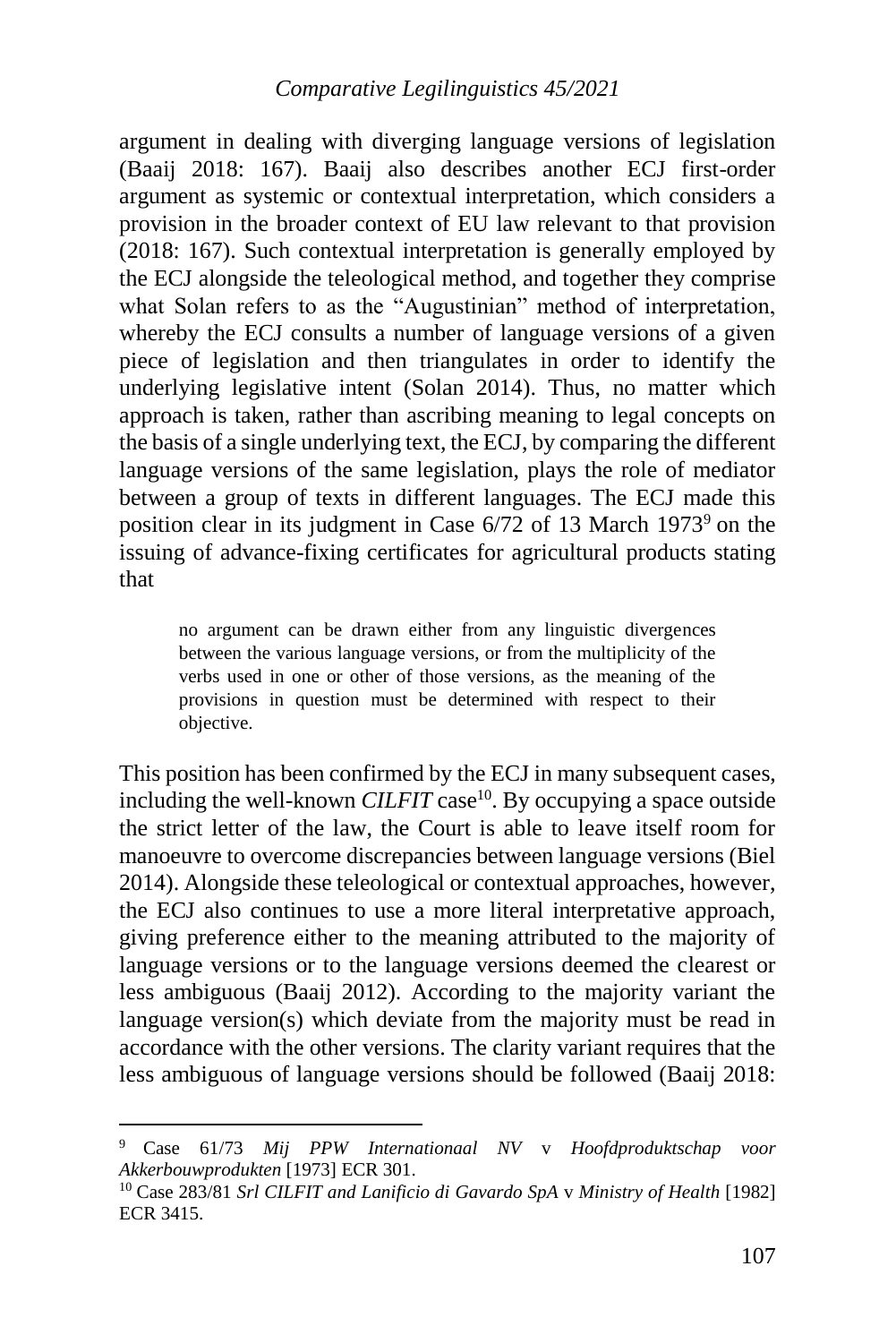168). Consequently, the process and product of legal translation at the ECJ itself occupy the Third Space while the interpretation of EU law undertaken by the Court in the course of its work also occurs within the same Third Space.

## **3.3 Third Space Highlighted by Language and Style of the Texts Produced**

#### *a. Hybrid Language*

One of the clearest signs of translation at the ECJ occupying the Third Space is the emergence of new sub-genres of languages brought about as a result of the multilingual processes at work within the organisation. Researchers argue that the large-scale, long-term translation of legislative texts within the EU has led to the emergence of new, hybrid varieties characterised by patterns of usage which differ from standard legal varieties in the various languages involved and are often referred to as "eurospeak" (Robertson 2014: 160) or "eurolects" (Goffin 1994). These varieties emerge from the sui generis multicultural and multilingual contact scenario leading to a convergence on lexical, terminological, structural and textual levels (Mori 2018). In this way, the EU forms "a territory where global (European) meets local (national) to create a hybrid pan-European culture synthesising constituent national cultures" (Biel 2014: 67). This is particularly evident at the ECJ with the appearance of so-called "Court French" - an abstract and opaque variety which differs significantly from 'standard' legal French (McAuliffe & Trklja 2018). This arises from the fact that those drafting documents in French are not working in their mother tongue and that numerous legal and linguistic compromises need to be struck. The highly formulaic and repetitive nature of the language used in ECJ case law also contributes to the 'Court French' phenomenon (cf. Section 4.1). Over time, this sub-genre has emerged, comprehensible to all those working at the Court, but distinct on various levels from the legal French that is used in national courts.

*The Court has its own language, its own French. This makes it easier when you're writing in your second or third language. You just follow the formula.* (référendaire);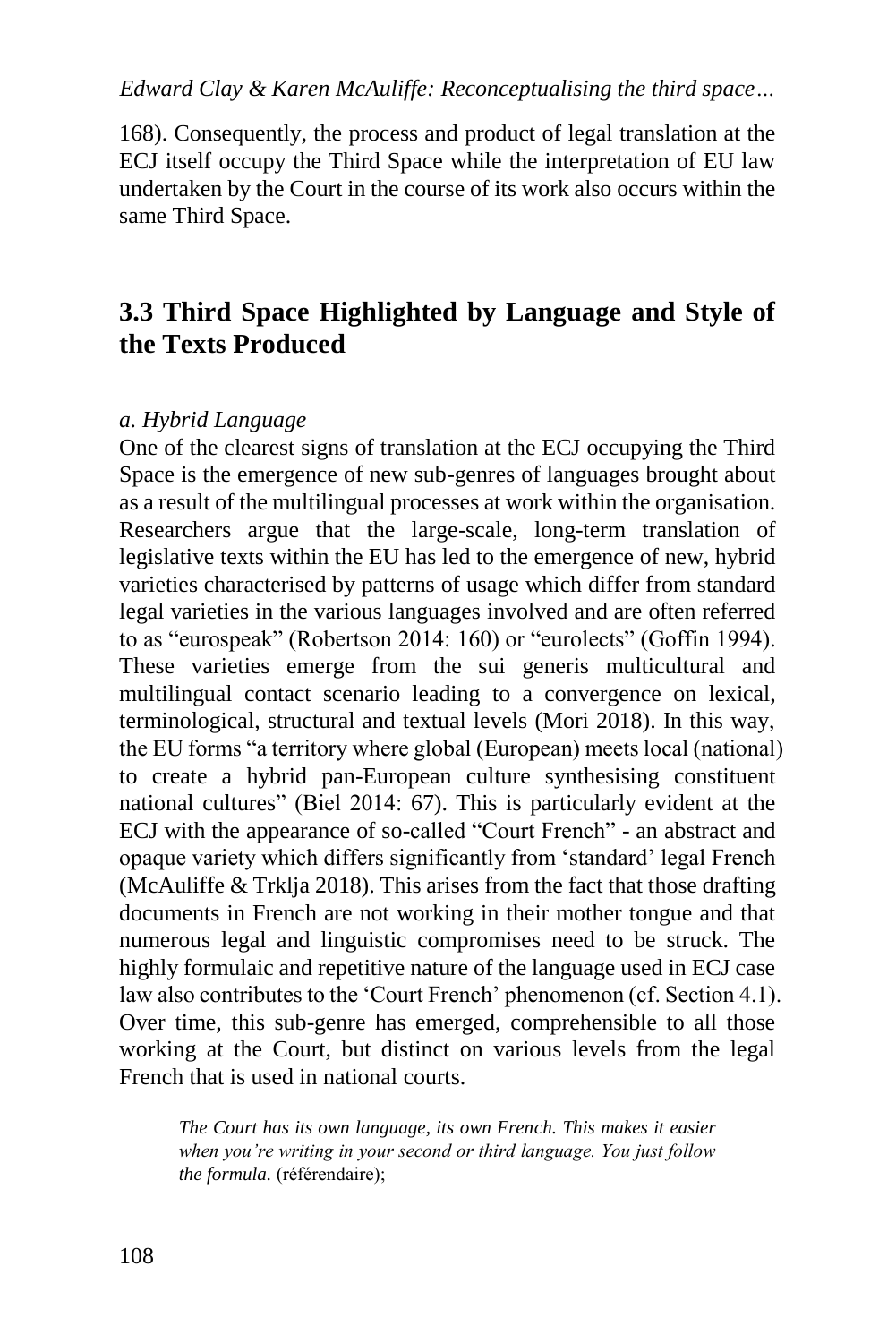#### *Comparative Legilinguistics 45/2021*

*Once I know what I want to say in a judgment and have spoken with*  [the judge rapporteur] *I need to write it in French, well the French of the Court. I have my own glossary of phrases the Court uses and work from that. It's not like the French of the Cour de Cassation, believe me!* (référendaire, interviewee's emphasis);

On a terminological level, some branches of EU law are still in flux and lack their own supranational terminology (Cavoski 2017). New terms constantly need to be created in the EU context in order to find terms for EU autonomous concepts, to account for new supranational realities (Doczekalska 2009), and to avoid borrowing national terminology, which may lead to ambiguities (Bajcic 2011). Indeed, country-specific legal terms will inevitably result in discrepancies between the language versions (Biel 2014), hence the need for terminologically distinct and culturally neutral EU language varieties. This distinction was highlighted in the *CILFIT* judgment, which stated that "legal concepts do not necessarily have the same meaning in Community law and in the law of the various member states"<sup>11</sup>. That terminologically distinct EU legislative language is inevitably reflected in the language of ECJ judgments, which deal with the validity and interpretation of such legislative acts.

*Often you have no choice in the language you use because you have to refer to the legislation. If the legislation uses particular terminology you have to use that too.* (référendaire);

*We're tied to the same terminology that is in the legislation that the case is reviewing*. (référendaire).

#### *b. Hybrid Style*

-

Looking beyond terminology, the format and style of the ECJ's judgments are also a hybrid of the French technique and the more flexible dissertation method (Berteloot 1988). In the first few decades following its inception, the style of the Court's judgments closely mirrored that used in the French Cour de Cassation (Arnull 2018: 907). They were split into two parts containing a small number of very long sentences punctuated by the recurrent phrase "attendu que", with one part setting out the facts and arguments of a case and the other explaining the Court's ruling and its reasoning (Arnull 2018: 907).

<sup>11</sup> Case 283/81 *Srl CILFIT and Lanificio di Gavardo SpA* v *Ministry of Health* [1982] ECR 3415, para 19.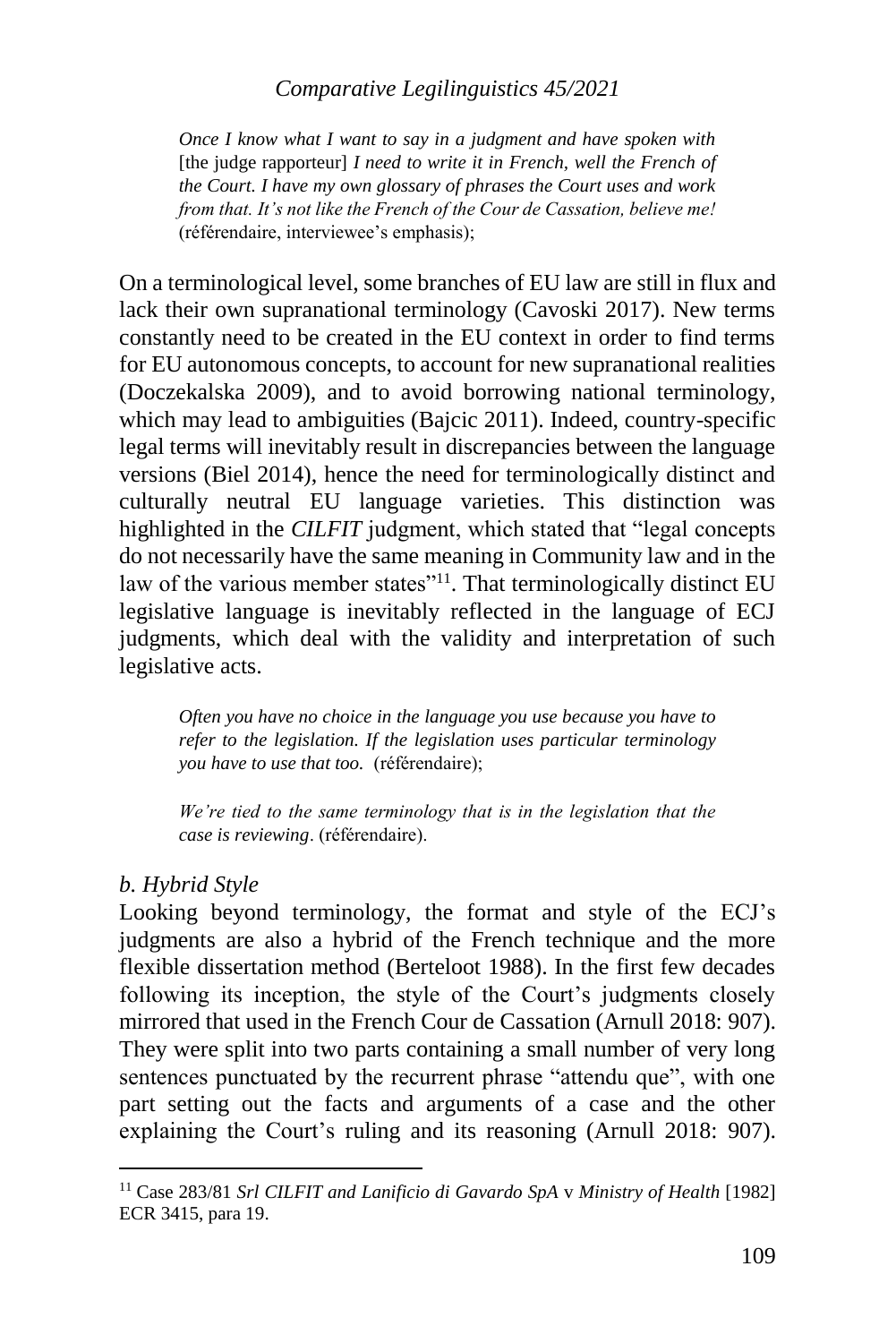However, by the late 1970's, with an ever-increasing case load, the style of long sentences was abandoned, and by the 1990's, judgments no longer followed the French Cour de Cassation's approach of setting out separate accounts of the facts and arguments of a case (Arnull 2018: 908). These macro-textual features of style and format serve to further enhance the hybrid nature of the texts produced. It seems that in its quest to produce a homogeneous discourse, the multilingual negotiations which take place within the Court create a blending together of various different linguistic and cultural conventions. However, although the hybrid nature of the language used at the ECJ in both source and translated texts seems clear, the level of hybridity is not necessarily uniform across all EU languages and may be more marked in some languages than in others (Trklja and McAuliffe 2019)<sup>12</sup>.

### *c. Atypical features*

Far from concealing such hybridity, the atypical elements used in the texts produced by the ECJ serve to highlight the distinct nature of these texts, situating them in a separate sphere from national legal documents. The lawyer-linguists who are then responsible for using these Eurovarieties to translate the ECJ's texts do so in such a way as to remind the reader that the law in question is European law (McAuliffe 2011). It is important that they preserve the unusual features from the source text in the target text rather than opting for more conventional translations which might paper over the 'strangeness' which signposts the origin of this law. Indeed, it is the "*foreign* element which reveals the interstitial" and "becomes the *unstable element of linkage*…that has to be engaged in creating the conditions through which *newness comes into the world*" (Bhabha 2004: 326). In this case, these 'foreign elements' are the atypical linguistic features which occur in all language versions of documents produced by the ECJ. Examples of such features on a lexical level include the use of 'administrative organ' instead of 'board of directors' in EU English (Biel 2014: 64); in EU Dutch, the use of 'asielzoeker' [asylum-seeker] is preferred to 'vreemdeling' [stranger], which is more common in Dutch national legislation and case law (De Sutter & De Bock 2018: 55); and in EU Italian, there is a preference for the use of 'direttiva' [directive] as opposed to 'decreto'

 $12$  Biel (2014) argues that the textual fit of EU legislative language is likely to be more convergent for procedural languages and more divergent for genetically different languages such as Slavonic or Ugro-Finnic languages.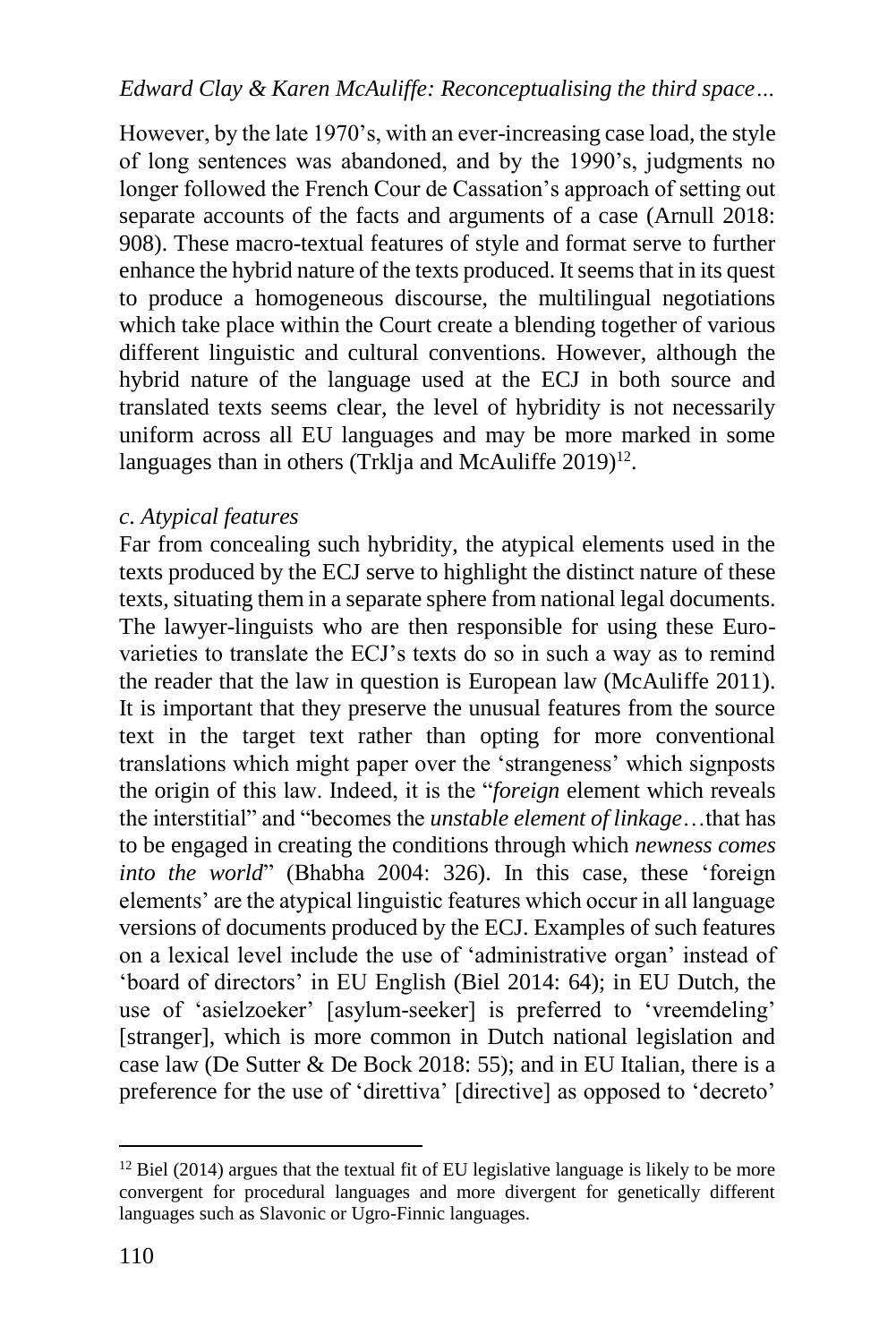[decree], which occurs more frequently in domestic law in Italy (Mori 2018: 211). While these examples are taken from research focusing on legislation and studies using corpora consisting of a range of EU text types, they have been cross-referenced with corpora consisting solely of Court judgments (using SketchEngine and the EU Case Law Corpus)<sup>13</sup>. That triangulation verifies that these examples apply equally to ECJ judgments in comparison with national court judgments. These atypical elements serve to alert the reader that the law in question is situated outside the usual sphere of domestic law. In this way, the unusual features contained in the ECJ judgments serve as symbols which flag to the reader that they need to be interpreted in light of the European context in which they have been produced (McAuliffe 2011).

## **3.4 Third Space Highlighted by the Status of the Translated Judgment**

Another element which clearly situates translation at the ECJ in a distinct Third Space is the nature and status of the final judgments which the court produces. During their secret deliberations, the judges agree their final judgment in French, which then has to be translated into the language of the case, unless this also happens to be French. In most cases it is therefore usually a translated version of the original judgment which is signed by the judges and which constitutes the single authentic version of the judgment (McAuliffe and Trklja 2018). As a result, the final product of the entire legal process enacted by the court is itself, in the vast majority of cases, a translation. This is in stark contrast to many other legal translation contexts, such as international contract translation, where the original is translated into one or more languages purely for information purposes, while the original always maintains its status as the one authentic and legally-binding text. Indeed, in practice, in most contexts, a translated legal document remains entirely subordinate to its original and very rarely has the status of an authentic text (Garzone 2000). In the case of the ECJ however, the definitive legal judgment is the result of a final act of hybridisation

<sup>13</sup> [https://www.sketchengine.eu/;](https://www.sketchengine.eu/) www.llecj.karenmcauliffe.com/euclcorp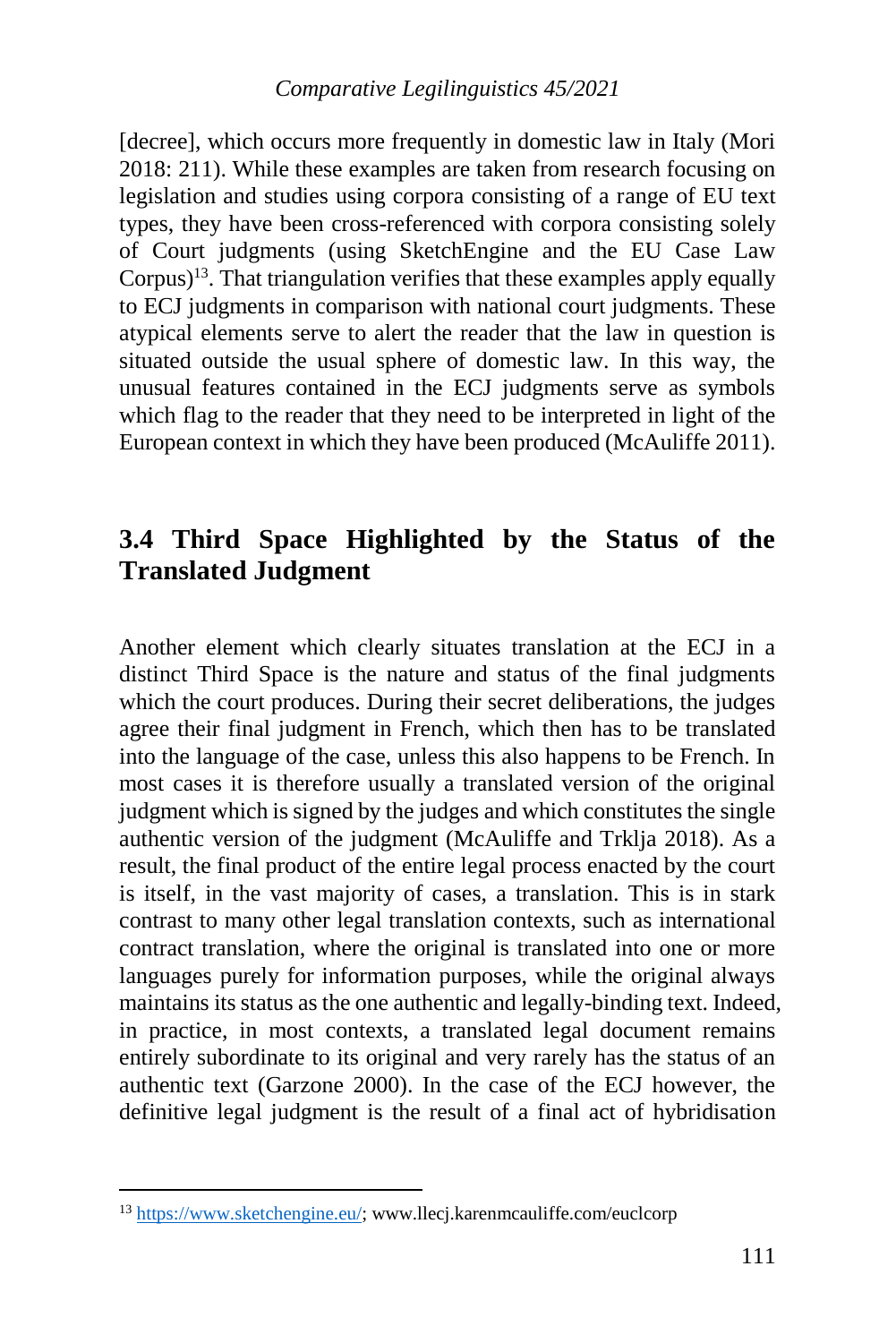through the translation of the French version as agreed in the deliberations.

## **4. Challenging the Concept of the Third Space**

Although elements of ECJ legal translation certainly fulfil the criteria of the Third Space in a number of ways, as set out above, translation at the ECJ also challenges that concept. For various reasons discussed below, translation at the ECJ does not conform to the prototypical conception of legal translation as a Third Space. Notions of the Third Space as an undefined, vague and fluid space characterised as a kind of "spacy emptiness" (Spivak 2012: 313) in which linguistic and cultural dynamics can be freely negotiated do not sit easily with the constraints within which translation at the ECJ is carried out. Translation at the ECJ is constrained in both linguistic and legal senses, and, at its core, strives to achieve unity and consistency in EU case law. This section sets out how ECJ translation, in fact, warps that Third Space, and thus should be considered a special case.

## **4.1 Language constraints: repetition and formulaicity**

First, a key founding idea of the notion of a Third Space is the theory that

[i]t is that Third Space, though unrepresentable in itself, which constitutes the discursive conditions of enunciation that ensure that the meaning and symbols of culture have no primordial unity or fixity; that even the same signs can be appropriated, translated, rehistoricized, and read anew (Bhabha 1994: 37).

However, the linguistic processes at work within the ECJ are at odds with this idea of constant reinvention and fluidity. Indeed, far from constituting an example of a "protean" and "moving" process (Wagner & Gémar 2015), ECJ judgments demonstrate a high degree of formulaicity and repetition. For a number of different reasons, there is a strong tendency to constantly repeat the same expressions (McAuliffe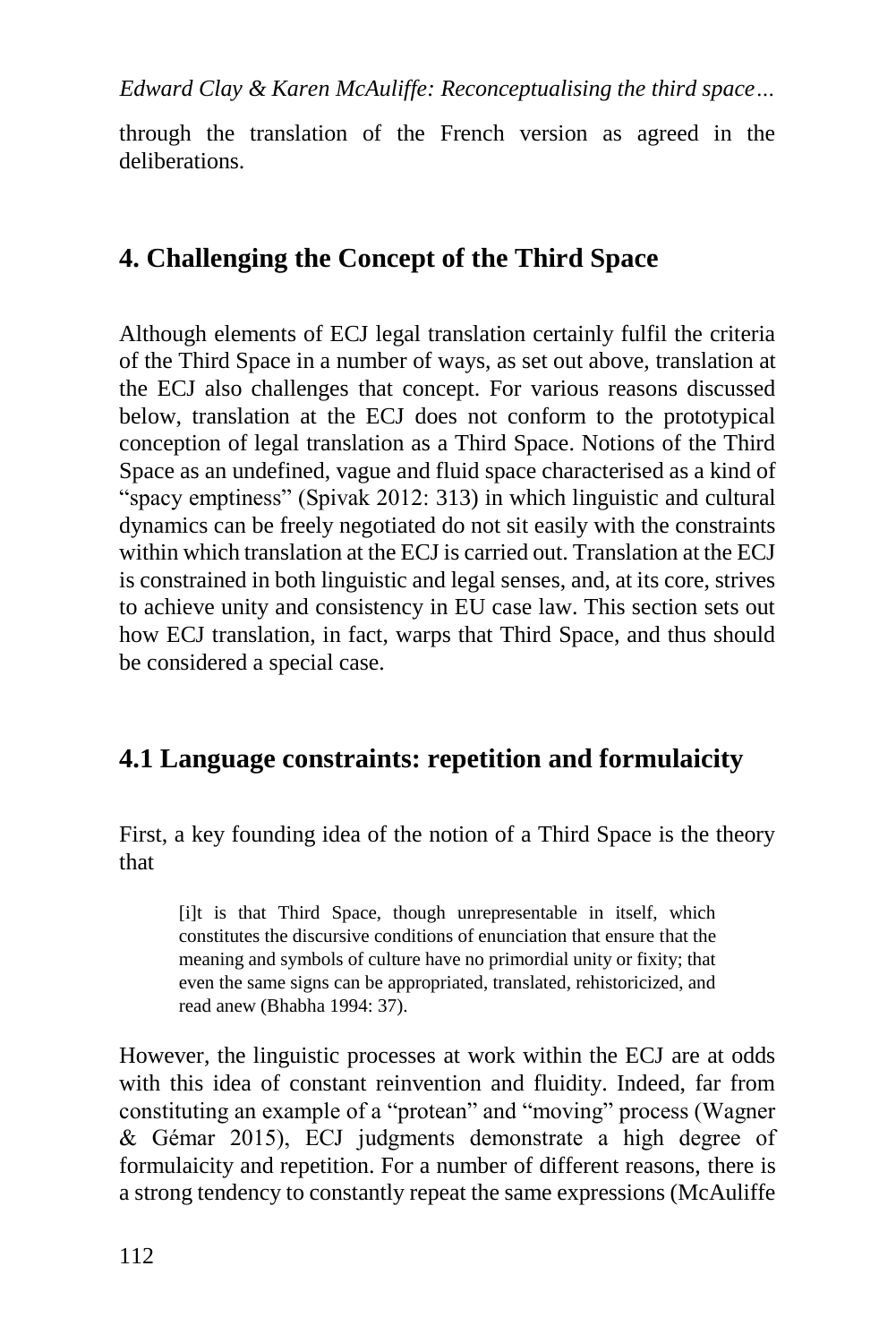### *Comparative Legilinguistics 45/2021*

2015). First, the fact that the majority of référendaires, who draft judgments at least in the first instance, are working in a language that is not their mother tongue, leads in many instances to a reliance on phrases from 'settled case law':

*Because I'm not working in* [my mother tongue] *I rely a lot on what the Court has said before* (référendaire);

*Lots of what I write is* [made up of] *stock phrases from the settled case law* (référendaire);

*It's easier to write in the French of the Court if you follow what it has said before. There are lots of connecting phrases, sentences defining legal principles, the bits around the new part of the judgment, that you can copy over* (référendaire, interviewee's emphasis).

Furthermore, there is a perceived pressure to cite previous case law in order to aid or speed up the translation process:

*If you use phrases that have been used already in judgments,* [those phrases] *have also already been translated. It is simpler and quicker in the end.* (référendaire);

*I feel like there is a certain pressure to use the same sentences from earlier case law to help speed up the process* (référendaire).

Also, in the digital age it is quite simply easy, quick, and convenient to find phrases in the 'settled case law' that may fit a particular argument:

*Well, it's easy to do a search for the subject of your case and find how the Court has said it before. Why change it?* (référendaire).

Finally, it is often argued that since the ECJ is (still) building an EU rule of law, it is necessary to use the same terminology, and formulaic phrases consistently throughout that case law (McAuliffe 2015). However, while it may be legitimately argued that legal language by its very nature needs, to some extent, be formulaic in order to ensure legal consistency, Trklja and McAuliffe's corpus-based study (2019) empirically demonstrated the unusually high level of formulaic expressions used in ECJ judgments in comparison to domestic supreme court judgments. Indeed, the process of drafting judgments is "inherently conservative", with whole phrases remaining untouched from one judgment to another, thus limiting, in the name of linguistic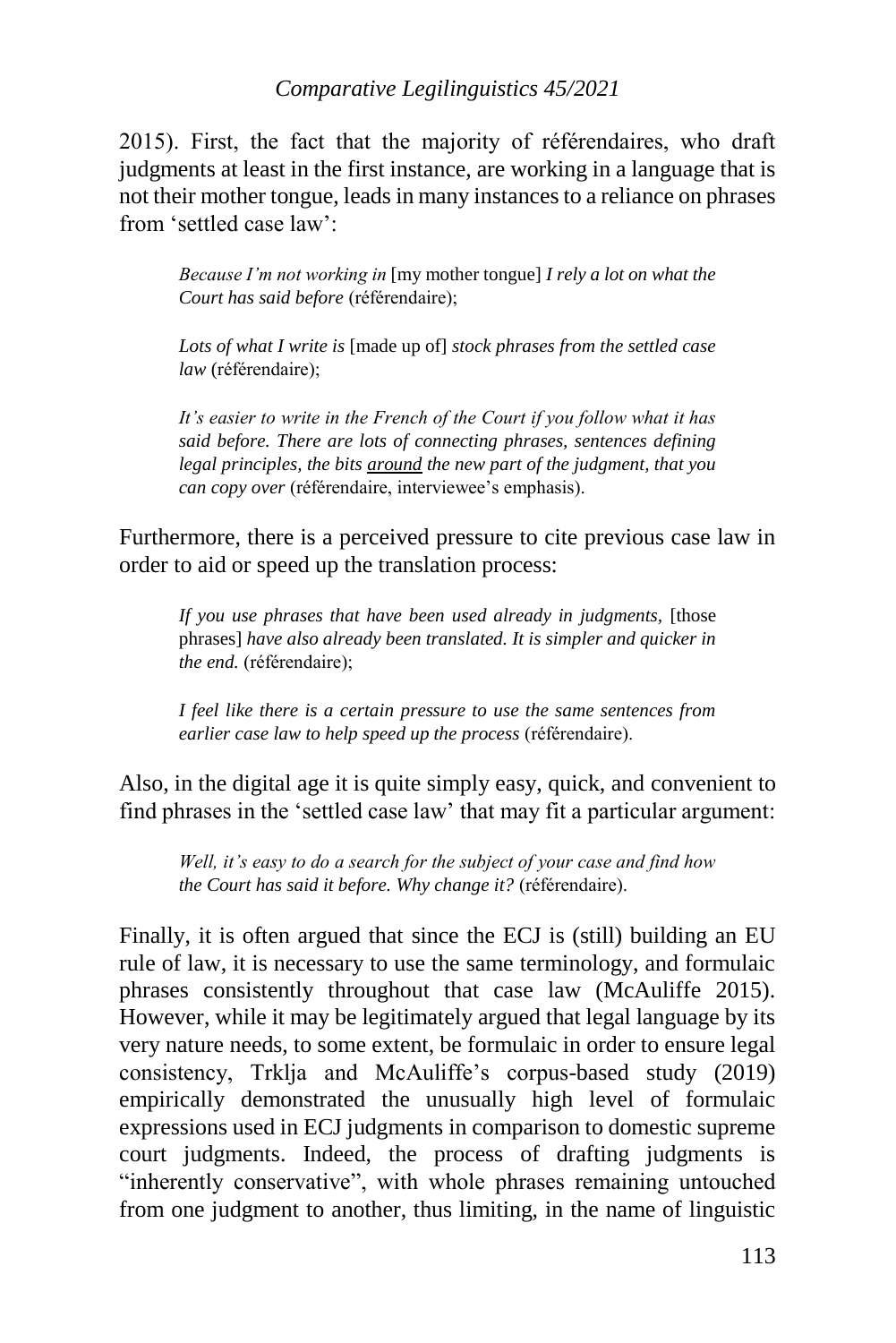consistency, the amount of original drafting which occurs (Arnull 2018: 912).

That formulaic repetitiveness is, naturally, reflected in the subsequent translations. Interestingly, however, the linguistic consistency in the French language version of ECJ judgments is not reflected consistently across all languages (Trklja and McAuliffe 2019). This may be attributable to the relatively late adoption by the ECJ of computer tools (most computers at the ECJ were running MS-DOS operating systems until as late as 2002, with more user-friendly systems, including easily searchable databases being introduced incrementally in the early 2000s), and computer assisted translation tools (The ECJ developed its own matrix known as the Generic Text Interface (GTI) in the late 1990s, which allowed users to incorporate previously translated phrases from earlier case law, and full-function CAT tools were introduced at the ECJ in 2015) In the absence of digital tools, it would have been an extremely difficult task to ensure such consistency across all languages. Conversely, the introduction of CAT tools certainly contributes to repetition and formulaicity in ECJ case law:

*With* [CAT tools] *a lot of the traditional style translating is already done. Since the Court's language is already so formulaic* [the CAT tools] *can just pull out the relevant phrases, so everything is repeated ad eternum* (lawyer-linguist);

Indeed, where référendaires have previously worked as lawyer-linguists (something which is not unusual) CAT tools can exacerbate the repetitive 'cut and paste' approach even before the translation stage:

*I was very used to translating the judgments and* [CAT tools] *were always giving me the same phrases. So when it comes to writing the judgments I already have those phrases. I can search for the translations into French and start from there* (référendaire, former lawyer-linguist).

## **4.2 The influence of the source language**

As explored above, the original concept of the Third Space, emerging from post-colonial studies, is "embedded in a priori power relations" (Wolf 2000: 134), in which the dominant role may be (but is not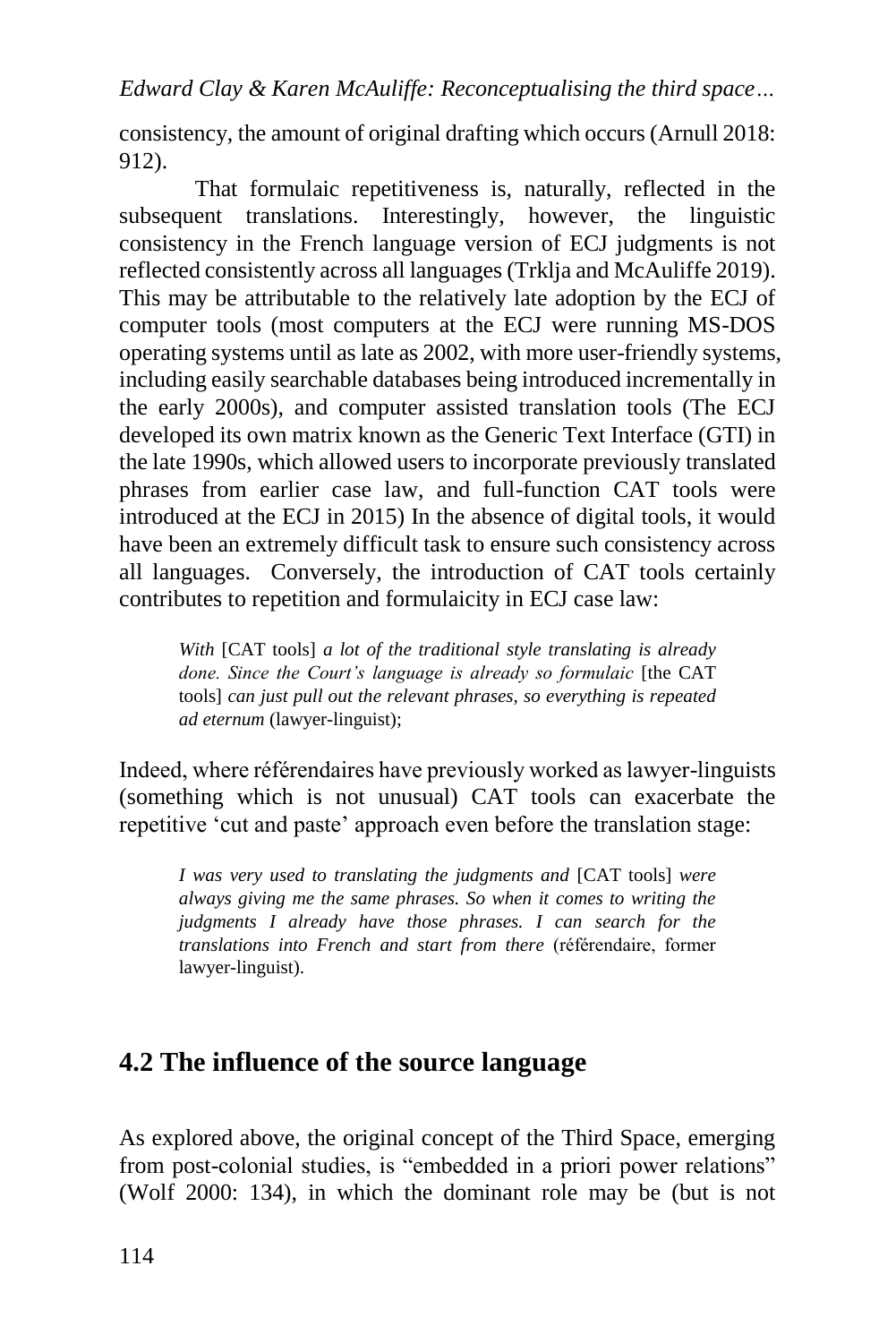necessarily) subverted, allowing for "different types of hybridizations" (Wolf 2000: 134). On the surface, therefore, the influence of the source language – French – in ECJ translation would appear to fit with the notion that a language or culture can remain predominant within the Third Space. However, in spite of this, the hierarchical structure of the languages used at the ECJ, and the linguistic processes it follows, produce an outcome which falls outside the scope of what would be expected from any standard interpretation of the Third Space. Indeed, any conception of the Third Space implies some degree of inevitable rebalancing towards the target language or culture, which is constantly counteracted by the predominant position of French at the ECJ. In ECJ case law, French holds a hierarchically superior position over the 22 other languages by virtue of its special status as sole working language of the Court (McAuliffe & Trklja 2018). Since the founding of the ECJ, its judgments have always been drafted in French and then translated into the other official languages – French has always occupied the source language position for judgments and the other languages have always been in the target position. The relationship between the languages has therefore always been fundamentally unbalanced. This predominance of French undermines the notion of a process of intercultural fertilisation, since French exerts linguistic and cultural influence over all the other languages used. This hierarchical system warps the concept of the Third Space, changing it from a space "located between existing referential systems and antagonisms" (Wolf 2000: 135) to one where a single referential system eclipses all others and the 'antagonisms' impinging on the process, as examined in Section 3 of this paper, are overridden.

As discussed above, in the context of translation, the features of the source language can often manifest themselves in one way or another in the target text. If this phenomenon occurs repeatedly in translations, these features may begin to exhibit themselves with increasing frequency even in non-translated texts in the target language, eventually becoming established in that language (Kranich 2014). In other words, if languages are in contact in a translation scenario for a sufficiently long period and, as is the case in ECJ judgments, the translation direction is always the same i.e. from French, certain features of the target language may change under the influence of the source language, in much the same way that language contact occurs in other settings (cf. Thomason & Kaufman 1988). This influence of French on EU varieties of other languages can be seen, for instance, in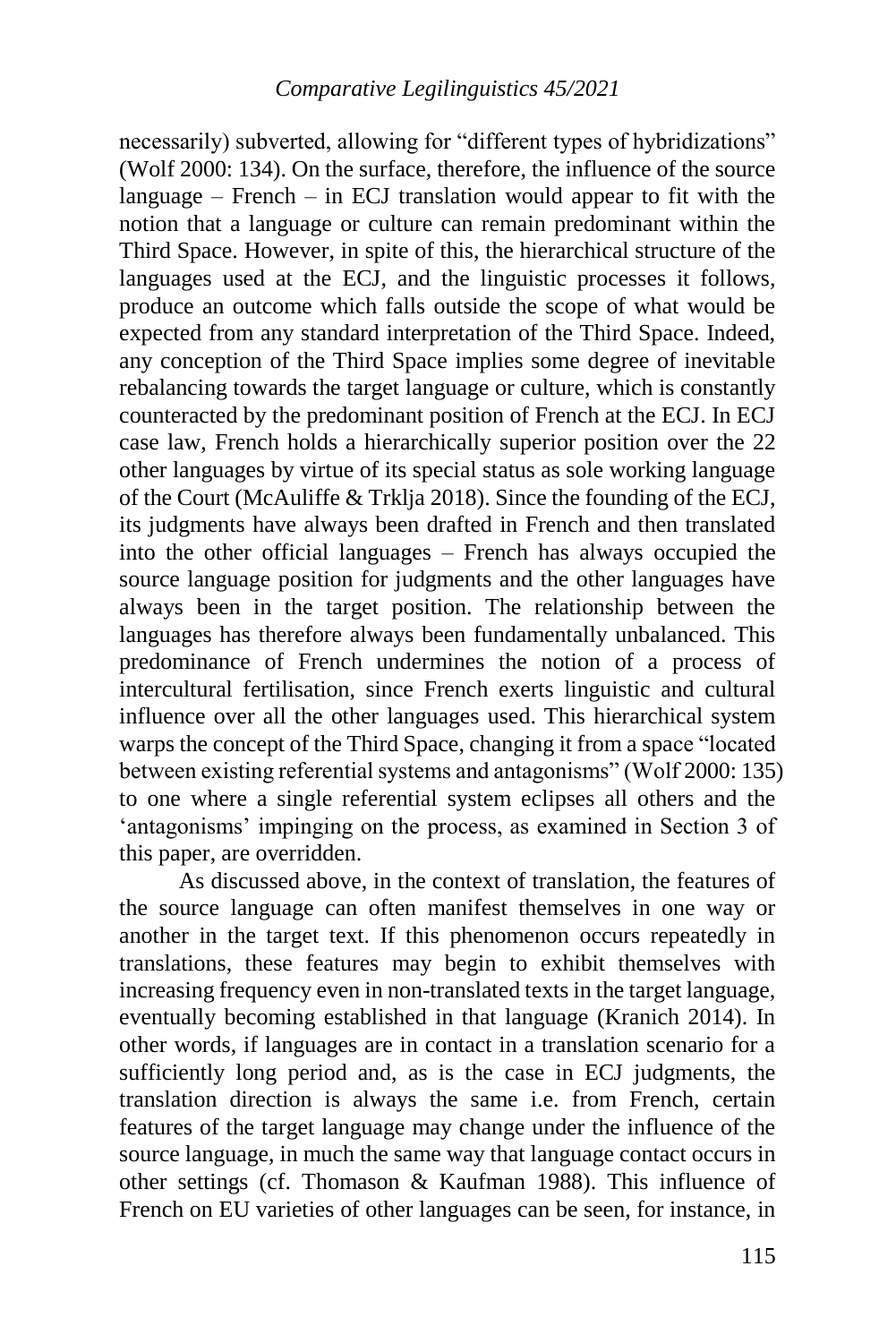the use of certain lexical items in judgments, such as *stagiaire* and *domiciliataire* in the English version of judgments, even though English-language terms for these concepts readily exist (Kermas 2010: 56–7). French 'language creep' can also been observed through the Court's references to the Council's or Commission's "legal service" rather than to the legal department or division; "missions" instead of business/work trips; "detached" instead of seconded. Lawyer-linguists are also encouraged not to break up or combine sentences differently from the original French texts. This inevitably means that, as well as the terminology used, the structure of the target texts will also be heavily influenced by the source text, in some cases leading to target texts with unnatural sentence lengths and structures. On top of this, Bobek, Advocate General at the ECJ, argues that such

*linguistic* domination spills over into *intellectual* domination, which leads to ideas, notions, or solutions from outside the Francophone legal family not being genuinely represented within the institution, and not being systematically translated into its cases (Bobek 2015: 307).

Indeed, it appears that the status of French as the working language permeates all aspects of the Court's work putting members who do not have proficient command of French at a disadvantage (Arnull 2018). This predominant position of French in the ECJ's processes has a major impact on the nature of the Third Space in this context, significantly limiting the degree of freedom in the cultural and linguistic negotiation occurring within it.

## **4.3 Challenges to the translator's neutral space**

Following Bhabha's initial conception of the Third Space, Spivak further developed the notion within translation studies to envisage translators as "intimate readers" willing to "surrender to the text" (Spivak 2012: 315). Moreover, in her 2005 paper *Narratives in and of Translation*, Mona Baker discusses the tendency in translation studies discourse to depict translators "as honest and detached brokers who operate largely in the *spaces between* cultures" (Baker 2005: 11). The notion of the Third Space can therefore tend to envisage a kind of "idealised no-man's land" lying between discrete cultural groupings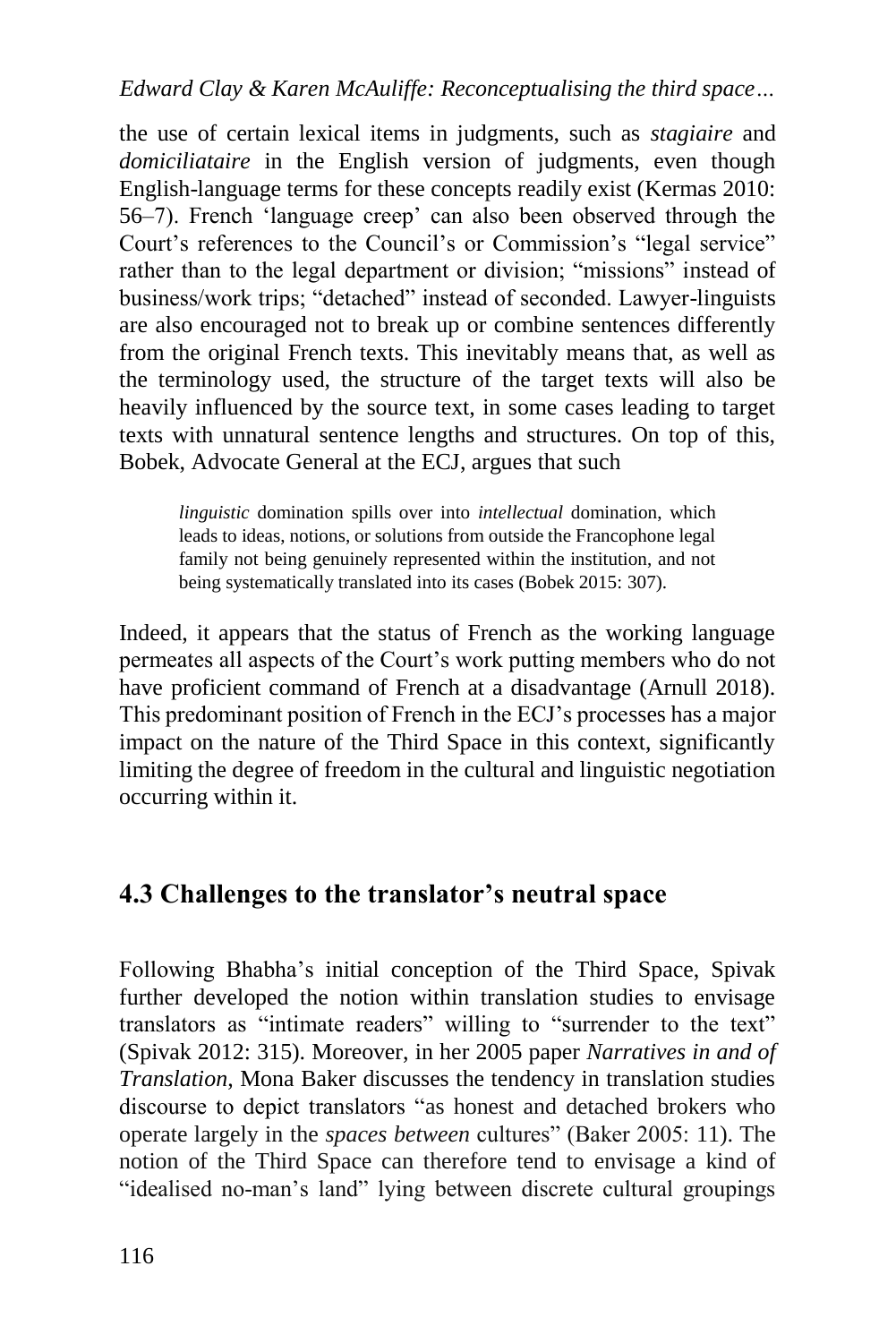(Baker 2005: 11). Here again, the processes at the ECJ challenge this notion of translation as a Third Space, since the role of the lawyerlinguists responsible for translating the ECJ's judgments differs significantly from that of a conventional translator (McAuliffe 2016). To be eligible to apply for a job as a lawyer-linguist one must have: a law qualification (degree or equivalent, or be qualified to practice as a lawyer in the relevant jurisdiction) from the jurisdiction whose language is the 'target' language (ECJ lawyer-linguists always translate into their mother tongue); a thorough knowledge of at least two other EU languages (one of which should be French); and a good knowledge of EU law. Thus, the majority of the lawyer-linguists working at the ECJ come from a legal background since they need comprehensive knowledge of the various legal systems involved, while also requiring proficiency in a number of EU official languages (McAuliffe 2016). The role of 'lawyer' or 'legal professional' is founded on upholding legal norms, such as the need to remain faithful to the law and ensuring precision so as to avoid ambiguity and uncertainty (McAuliffe 2016). In contrast, the role of the translator inevitably involves a degree of indeterminacy as a result of the culture-bound nature of language. Despite efforts to develop a more precise "science of translating" (Nida 1964) to systematise the translation process and overcome such imprecision, it is widely accepted that the objective of achieving an "equivalent response" through translation is implausible (Hu 1992). The dual roles of lawyer and translator therefore pull in different directions – something which is keenly felt by the ECJ's lawyerlinguists:

*Sometimes it's like walking a tightrope. On the one hand I'm a lawyer and my role is to make sure that the law as set down by the Court is clear and precise and is exactly what the judges intended. On the other hand, as a translator, I feel very constrained a lot of the time. Even if I knew exactly what the judges intended… because, you know, the deliberations are secret… I don't really have the freedom to get that message across in the way I would like. My hands are tied to a large degree* (lawyer-linguist).

Bengoetxea goes as far as to say that it is through translation that "genuine multilingual reasoning occurs" at the ECJ. In order to replicate the legal effect of the base French language judgment, discursive interactions between lawyer-linguists and the judges' chambers acquire a new critical dimension (2016). Ideally, judges and their chambers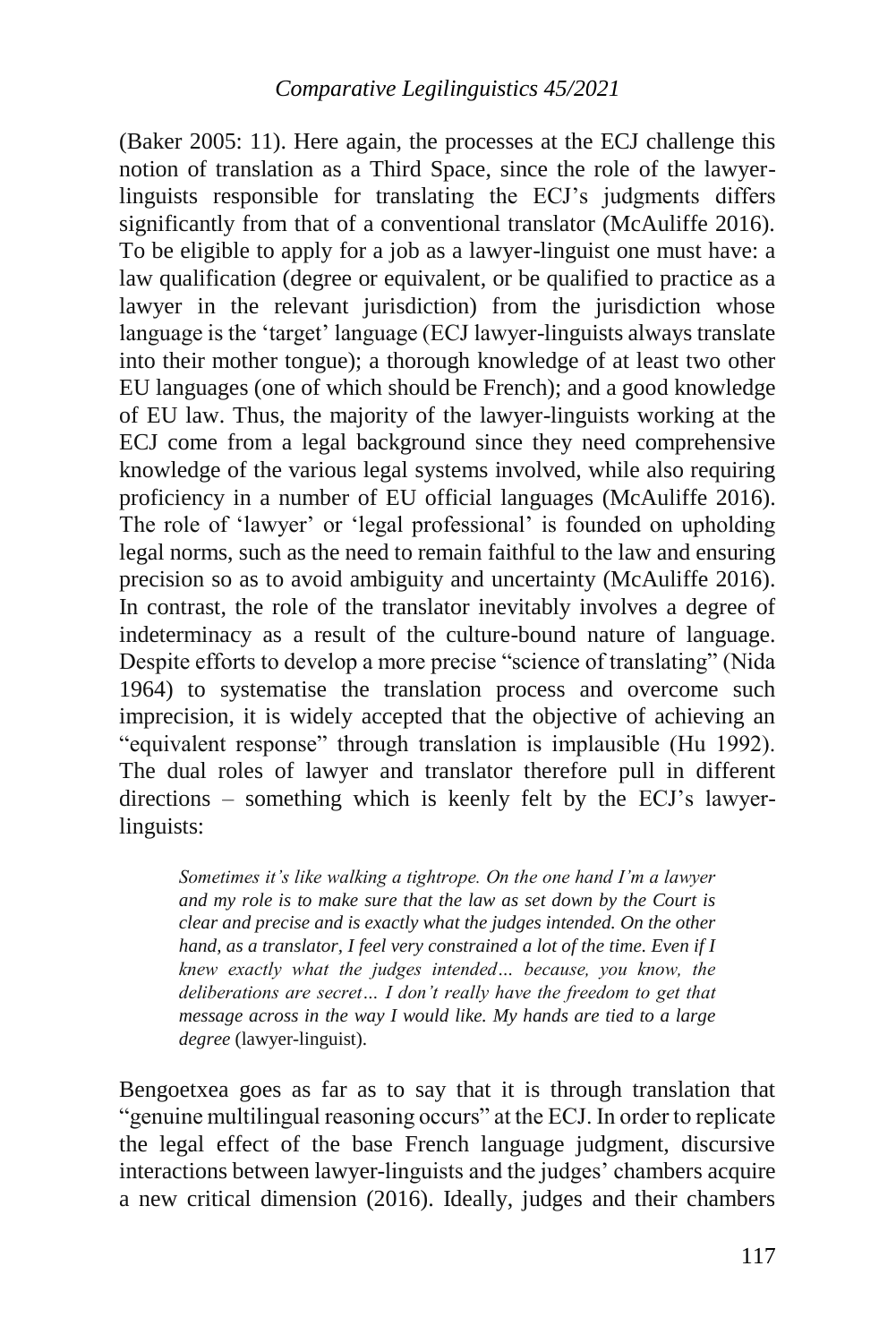should encourage dialogue with lawyer-linguists not just about terminology but also about the most appropriate ways to articulate various arguments in order to ensure uniformity of legal effect across all EU member states. This is unfortunately not always the case: translation is, arguably, perceived more as an obstacle than an asset by the ECJ (Bengoetxea 2016). However, there is little doubt that the remit of the lawyer-linguists at the ECJ goes far beyond a linguistic rendering of texts from one language to another and requires them to juggle the tasks of a translator with the role of legal specialist. Indeed, the vast majority of lawyer-linguists interviewed (14 out of 19) identified as a lawyer 'first' and a translator second. Even those who identified primarily as translators immediately qualified that by pointing out that they were "*not just a translator*" and/or "*a lawyer too*". As legal specialists, most lawyer-linguists interviewed view themselves as fulfilling a "checking" or "gatekeeper" role to ensure the correct application of EU law (McAuliffe 2016: 24). The results of such gatekeeping are never visible in the final text of a judgment, but can be very important. For example, it was a lawyer-linguist who, in the Order of the Court in the *Saetti and Frediani* case<sup>14</sup>, noticed the inconsistent use of the terms *réemploi* and *réutilisation* in French, in the context of hazardous waste disposal. If left unchecked, the order could potentially have created a legal loophole in the hierarchy of EU waste management (McAuliffe 2016: 24–25). In that case, the lawyer-linguist in question had to draw upon her expertise as a linguist and her expertise in EU (environmental) law, and intervene to request the relevant judge/référendaire to change the original French language order. Thus, the consequence of the multifaceted role of the lawyer-linguist is that the neutrality of the Third Space, as is frequently inferred in translation studies, is somewhat hindered as they seek to ensure the legal coherence of the texts being translated.

## **5. Conclusion**

As this analysis has shown, in many regards, legal translation at the European Court of Justice is consistent with the characterisation of

<sup>14</sup> Order of the Court (Third Chamber) of 15 January 2004 in case C-235/02 *Criminal Proceedings Against Marco Antonio Saetti and Andrea Frediani* [2004] ECR I-1005.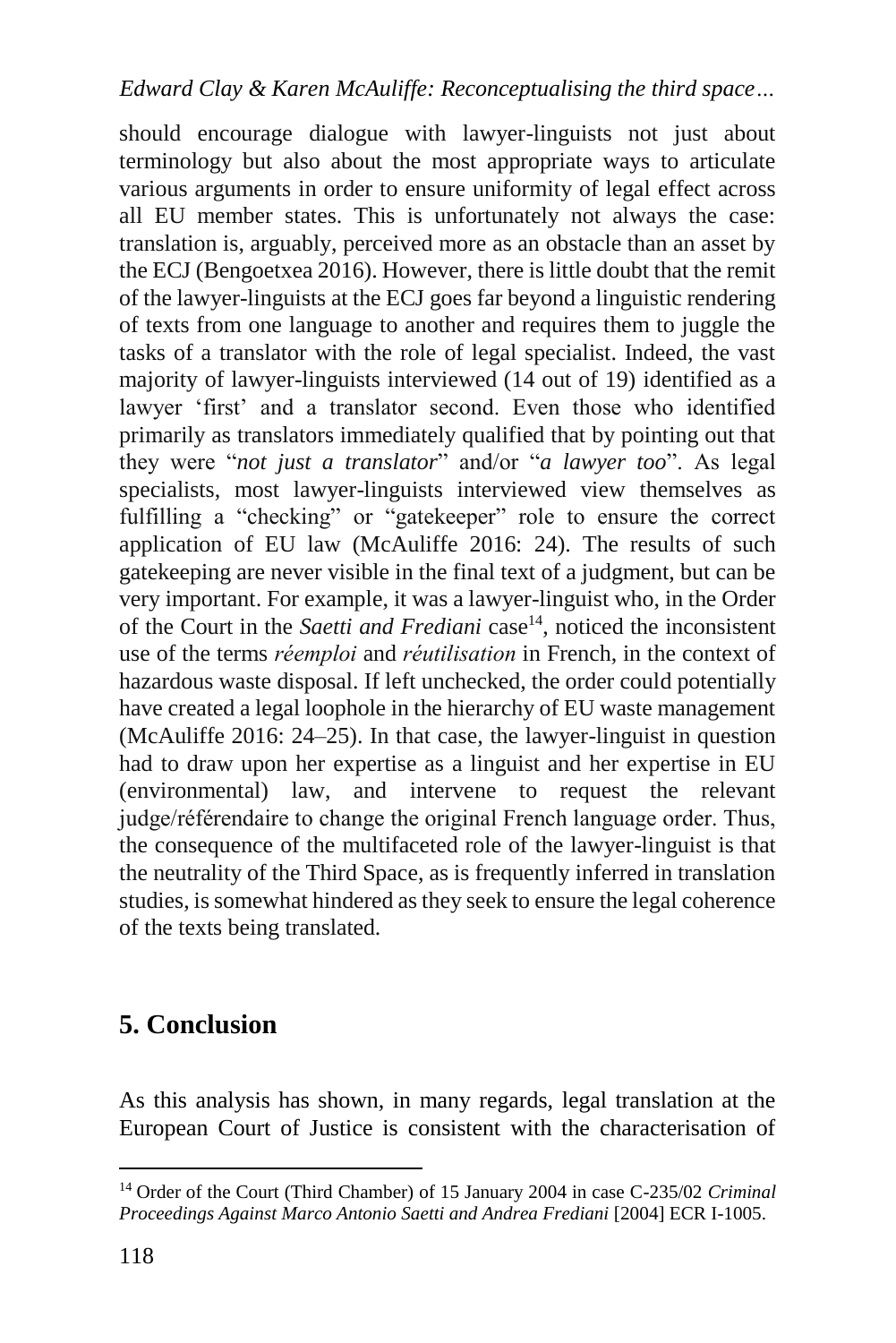translation as a Third Space. The texts produced at each stage are inevitably hybrid in nature as a result of the complex processes at work within the Court. On both a lexical and textual level, the texts exhibit features which mark them out as distinct and the product of a crossfertilisation of influences from both source and target languages and legal cultures. Indeed, the use of autonomous EU terminology in ECJ judgments has the effect of signposting to the reader that the text occupies a separate space, outside the sphere of national legal texts. Moreover, the teleological approach taken towards legal reasoning at the Court also occupies a space outside the strict confines of the texts involved. Even in the case of the final judgment, the one text which is upheld as authentic and binding is, in most circumstances, a translation. Both the processes and the product of the ECJ's language system therefore appear to bear all the hallmarks of translation as a Third Space. Nevertheless, the specific nature of drafting and the complexities involved in translating at the ECJ place constraints on the Third Space, which means that legal translation at the ECJ must be considered a special case that does not fully conform to the prevailing definitions. Indeed, previous descriptions of translation as a Third Space fail to effectively conceptualise the additional nuances inherent in the case of the environment in which translation at the ECJ occurs. By examining legal translation at the ECJ through the theoretical framework of the Third Space, this paper is ultimately able to highlight the aspects which set it apart from other legal translation contexts.

Rather than constituting a fluid and ever-changing space, the processes in play at the ECJ actively create and perpetuate high levels of formulaic language, which is frequently repeated and reused in documents produced by the Court. The supposed fluidity of the Third Space is thus heavily constrained in this regard, leading to formulaicity where one might expect versatility. Moreover, while the Third Space framework allows for a certain degree of dominance to remain apparent between source and target language, the hierarchical supremacy of French in this case is such that the concept of the Third Space is definitively skewed. Translation at the ECJ places French in an unassailable position of linguistic and legal dominance and constantly acts against any kind of rebalancing that would usually be expected according to the standard notion of the Third Space, which then further limits the linguistic and cultural negotiation that is a central tenet of that notion. Finally, the role of the lawyer-linguist introduces another significant caveat into the standard model of translation as a Third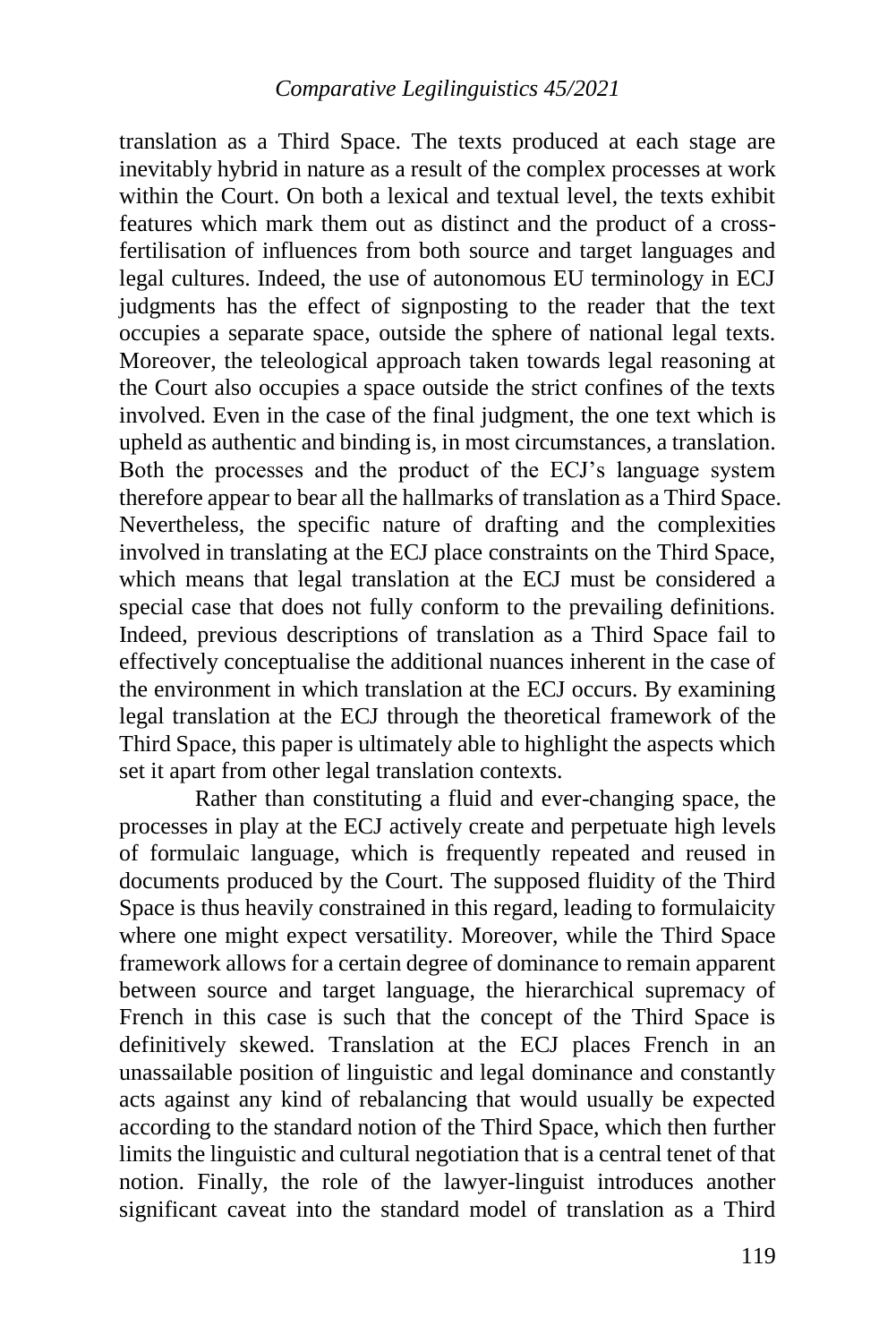Space since the function fulfilled by the lawyer-linguists at the ECJ goes far beyond the typical role of the translator. Instead, lawyerlinguists bring their own legal expertise to the task to ensure the legal coherence of the texts, thus not conforming to the model of the translator as a neutral go-between.

In light of this analysis, the concept of legal translation as a Third Space must be amended and more precisely defined in the context of the ECJ: the concept, thus adjusted, may then be applied to other international or supranational multilingual legal settings on the same basis. This new conceptualisation requires the specific processes and structures within the Court to be taken into account when determining the form and the degree of freedom for linguistic and cultural negotiation within this space. It is insufficient in this context to refer to legal translation as an autonomous and fluid site of intercultural communication since it is impinged upon by various factors related to the institutional processes and the role of the individuals responsible for carrying out the translation. With this in mind, an examination of the ECJ reveals that the dynamics within the Third Space can be altered and warped by the particular characteristics of the translation environment in question. Therefore, although invariably characterised elsewhere as a site for "the negotiation of incommensurable differences" (Bhabha 2004: 312) in which "all forms of culture are continually in the process of hybridity" (Rutherford 1990: 211), the Third Space does not always take the same shape and the dynamics within it do not always entail the same degree of freedom for every type of legal translation. To some extent, the notion of translation as a Third Space is a useful model for conceptualising legal translation at the ECJ, but, as currently articulated, it is unable to fully capture the specificities of legal translation at the Court. In that environment, rather than an amorphous space, the Third Space is better thought of as a determinate area which is delimited by elements of the translation process which place constraints upon it. This adapted framing of the Third Space can consequently be used to better understand and illustrate the dynamics at play in other areas of legal translation where the current concept of the Third Space is equally inadequate for encompassing the specific nature of the translation practices which impact on this space in-between. This analysis also opens up further avenues for the possible exploration of how the Third Space can be shaped and constrained by features of legal translation in other areas outside the ECJ, which in turn will advance our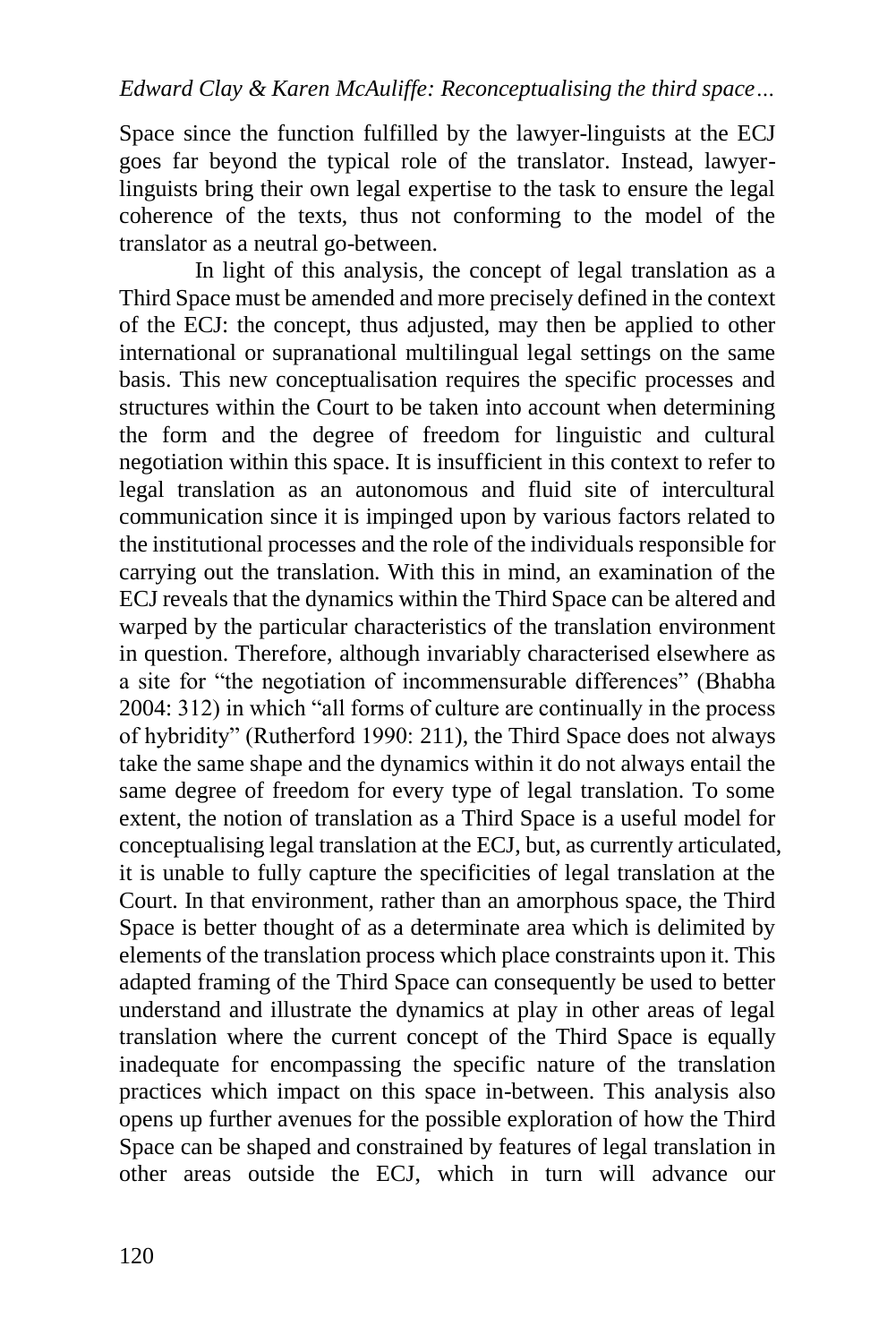#### *Comparative Legilinguistics 45/2021*

understanding of the flexibility and limitations of the notion of a Third Space in a wide range of legal translation environments.

### **Bibliography**

- Ainsworth, Janet. 2014. "Lost in Translation? Linguistic Diversity and the Elusive Quest for Plain Meaning in Law". In *The Ashgate Handbook of Legal Translation* eds. Le Cheng, King Kui Sin and Anne Wagner, 43-57. Abingdon: Routledge.
- Arnull, Anthony. 2018. The working language of the CJEU: Time for a change? *European Law Review*. 6: 904-919.
- Baaij, Jaap. 2018. *Legal Integration and Language Diversity: rethinking translation in EU lawmaking*. Oxford: Oxford University Press.
- *Bajčić, Martina*. 2011. Conceptualization of Legal Terms in Different Fields of Law: The Need for a Transparent Terminological Approach, *Research in Language*, 9(1): 81-93.
- Baker, Mona. 2005. Narratives in and of Translation. *SKASE Journal of Translation and Interpretation*. 1(1): 4-13.
- Becher, Viktor, Juliane House and Svenja Kranich. 2009. "Convergence and divergence of communicative norms through language contact in translation". In *Convergence and Divergence in Language Contact Situations* eds. Kurt Braunmüller and Juliane House. 125-152. Amsterdam/Philadelphia: John Benjamins Publishing.
- Bengoetxea, Joxerramon, Neil MacCormick and Leonor M. Soriano. 2001. "Integration and Integrity in the Legal Reasoning of the European Court of Justice". In *The European Court of Justice*. eds. Grainne De Búrca and Joseph H. H. Weiler. 43-85. Oxford: Oxford University Press.
- Bengoetxea, Joxerramon. 2016. "Multilingual and Multicultural Reasoning: The European Court of Justice". In *Linguistic Diversity and European Democracy*. eds. Anne-Lise Kjær and Silvia Adamo. Farnham: Ashgate Publishing.
- Berteloot, Pascale. 1988. *Babylone à Luxembourg: jurilinguistique à la Cour de Justice*. Saarbrücken: Europa-Institut der Universität des Saarlandes.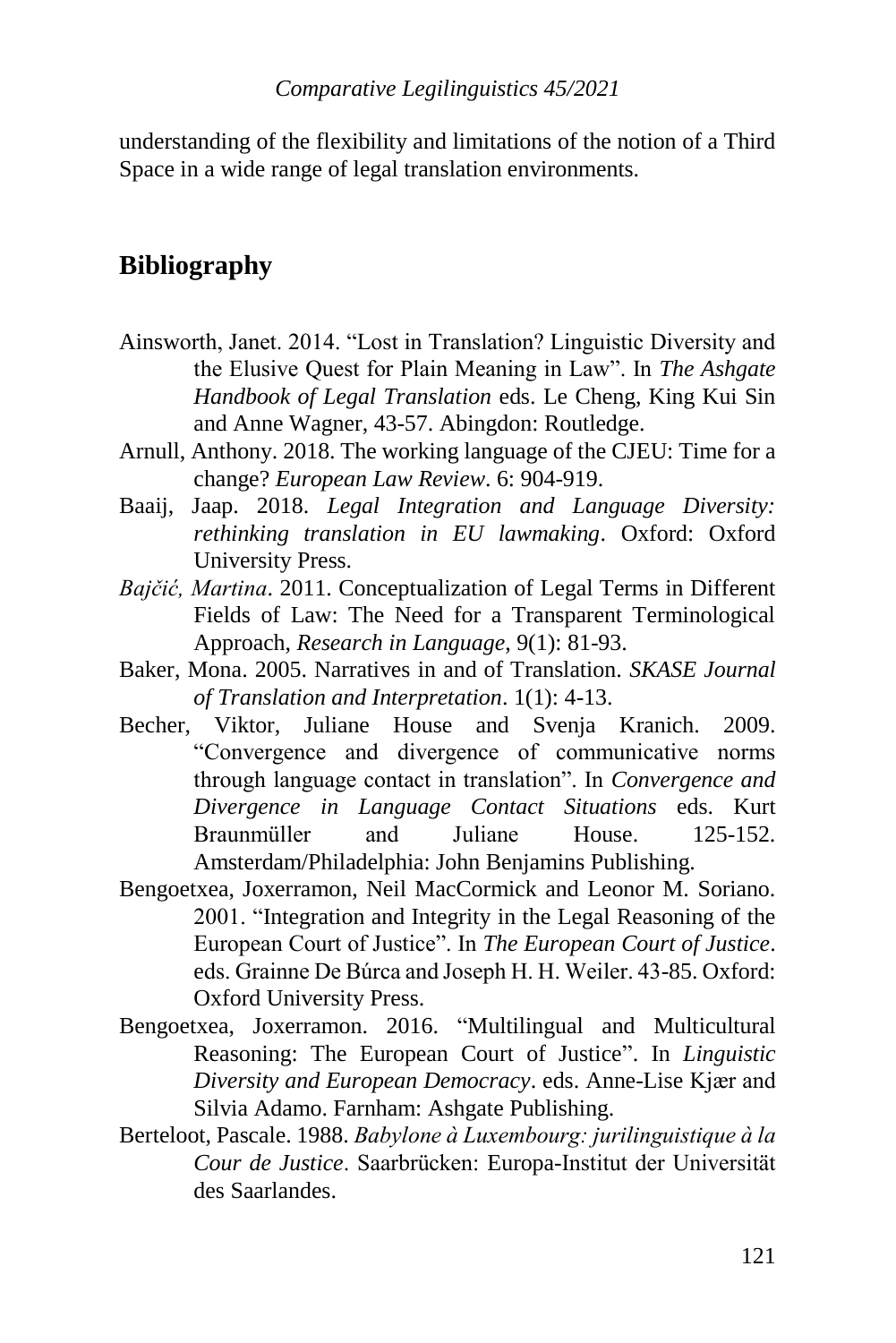Bhabha, Homi K. 1994. *The Location of Culture*. Abingdon: Routledge.

- Bhabha, Homi K. 2004. Revised edition. *The Location of Culture*. Abingdon: Routledge.
- Bhabha, Homi K. 2006. "Cultural Diversity and Cultural Differences". In *The Post-Colonial Studies Reader*, eds. Bill Ashcroft, Gareth Griffiths and Helen Tiffin. 155-157. New York: Routledge.
- Biel, Łucja. 2014. *Lost in the Eurofog: The Textual Fit of Translated Law*. Frankfurt am Main: Peter Lang.
- Bobek, Michal. 2015. "Epilogue: Searching for the European Hercules". In *Selecting Europe's Judges: A Critical Review of the Appointment Procedures to the European Courts*. Oxford: Oxford University Press.

Cao, Deborah. 2007. *Translating Law*. Clevedon: Multilingual Matters.

- Čavoški, Aleksandra. 2017. Interaction of law and language in the EU: Challenges of translating in multilingual environment. *The Journal of Specialised Translation*. 27: 58-74.
- Chesterman, Andrew. 2004. "Beyond the Particular". In *Translation Universals: Do They Exist?* eds. Anna Mauranen and Pekka Kujamäki, 33-50. Amsterdam/Philadelphia: John Benjamins Publishing.
- Cronin, Michael. 2000. *Across the Lines: Travel, Language, Translation*. Cork: Cork University Press.
- De Sutter, Gert and Fee de Bock. 2018. Observing Eurolects: The case of Netherlandic Dutch. In *Observing Eurolects: Corpus analysis of linguistic variation in EU law*. ed. Laura Mori. 48- 62. Amsterdam/Philadelphia: John Benjamins Publishing.
- Doczekalska, Agnieszka. 2009. "Drafting and Interpretation of EU Law – paradoxes of EU multilingualism". In *Formal Linguistics and Law.* eds*.* Günther Grewendorf and Monika Rathert. Berlin: De Gruyter Mouton.
- Felici, Annarita. 2010. Translating EU law: legal issues and multiple dynamics, *Perspectives: Studies in Translatology*, 18(2): 95- 108.
- Garzone, Giuliana. 2000. Legal Translation and Functionalist Approaches: a Contradiction in Terms? Paper presented at International Colloquium organized by the School of Translation and Interpretation of the University of Geneva and the Swiss Translators', Terminologists', and Interpreters'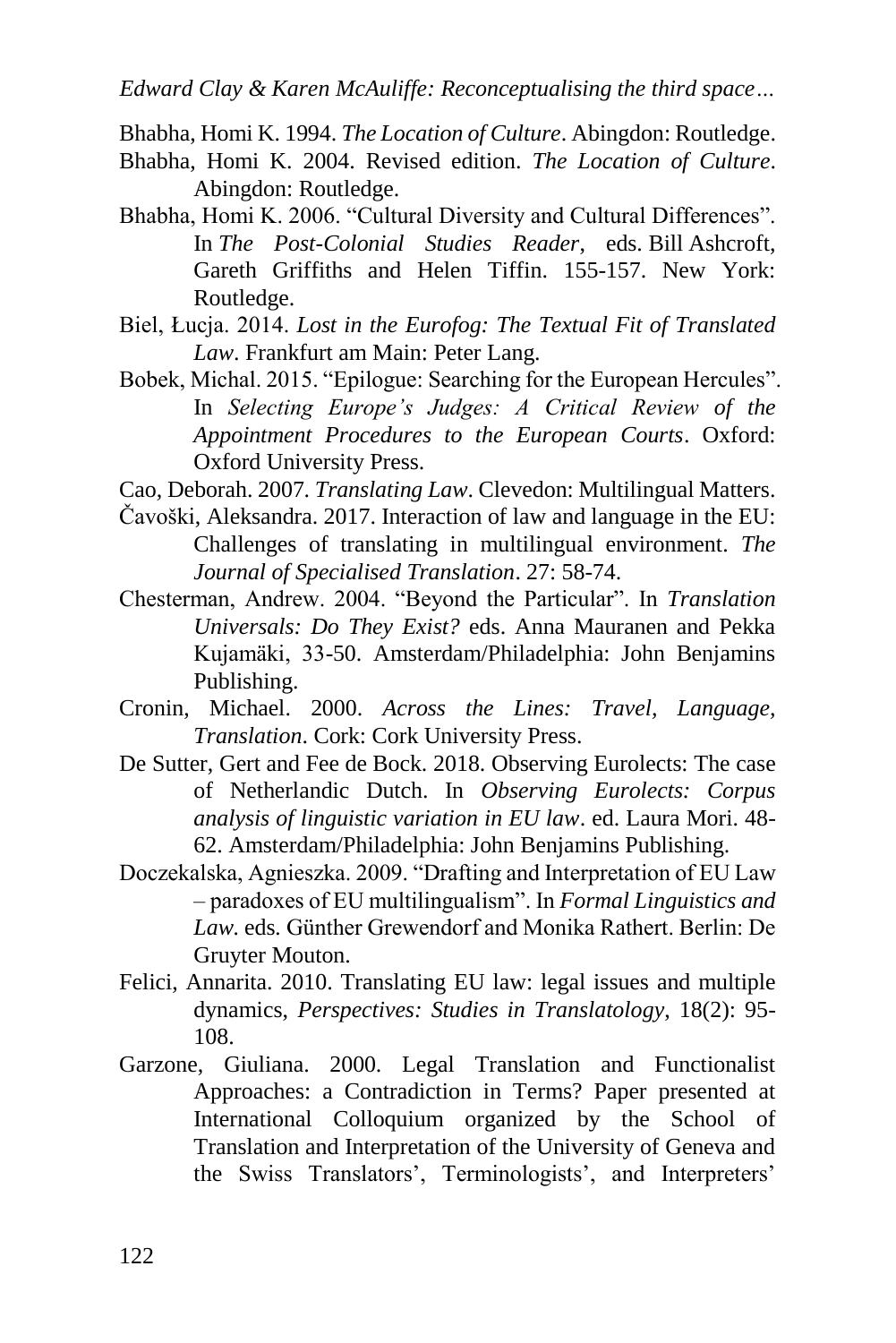Association at the University of Geneva, February 17-19, in Geneva, Switzerland.

- Goffin, Roger. 1994. L'eurolecte: oui, jargon communautaire: non. *Meta*. 39(4): 636-642.
- House, Juliane. 2006. Covert Translation, Language Contact, Variation and Change. *SYNAPS*, 19: 25-47.
- Hu, Qian. 1992. On the Implausibility of Equivalent Response (Part 1). *Meta*. 37(2): 289-301.
- Kermas, Susan. 2010. "English Legal Discourse and the French Continuum". In *Researching Language and the Law: Textual Features and Translation Issues*. eds. Davide Simone Giannoni and Celina Frade. 19-48. Frankfurt am Main: Peter Lang.
- Koskinen, Kaisa. 2000. Institutional Illusions. *The Translator*. 6(1): 49- 65.
- Kranich, Svenja. 2014. "Translations as a Locus of Language Contact". In *Translation: A Multidisciplinary Approach.* ed. Juliane House. 96-115. London: Palgrave Macmillan.
- Lawyer-Linguists on the Case Law of the Court of Justice of the European Union. *Language and Law / Linguagem e Direito,* 3(1): 5-29.
- Malamatidou, Sofia. 2016. Understanding translation as a site of language contact: The Potential of the Code-Copying Framework as a Descriptive Mechanism in Translation Studies. *Target,* 28(3): 399-423.
- McAuliffe, Karen and Aleksandar Trklja. 2018. "Superdiversity and the Relationship Between Law, Language and Translation in a Supranational Legal Order". In *The Routledge Handbook of Language and Superdiversity.* eds. Angela Creese and Adrian Blackledge. 426-441. Abingdon: Routledge.
- McAuliffe, Karen. 2008. Enlargement at the European Court of Justice: Law, Language and Translation. *European Law Journal*. 14(6): 806-818.
- McAuliffe, Karen. 2011. Hybrid Texts and Uniform Law? The Multilingual Case Law of the Court of Justice of the European Union. *International Journal for the Semiotics of Law*. 24: 97- 115.
- McAuliffe, Karen. 2012. "Language and the Law in the European Union: The Multilingual Jurisprudence of the ECJ". In *The Oxford Handbook of Language and Law*. eds. Peter M. Tiersma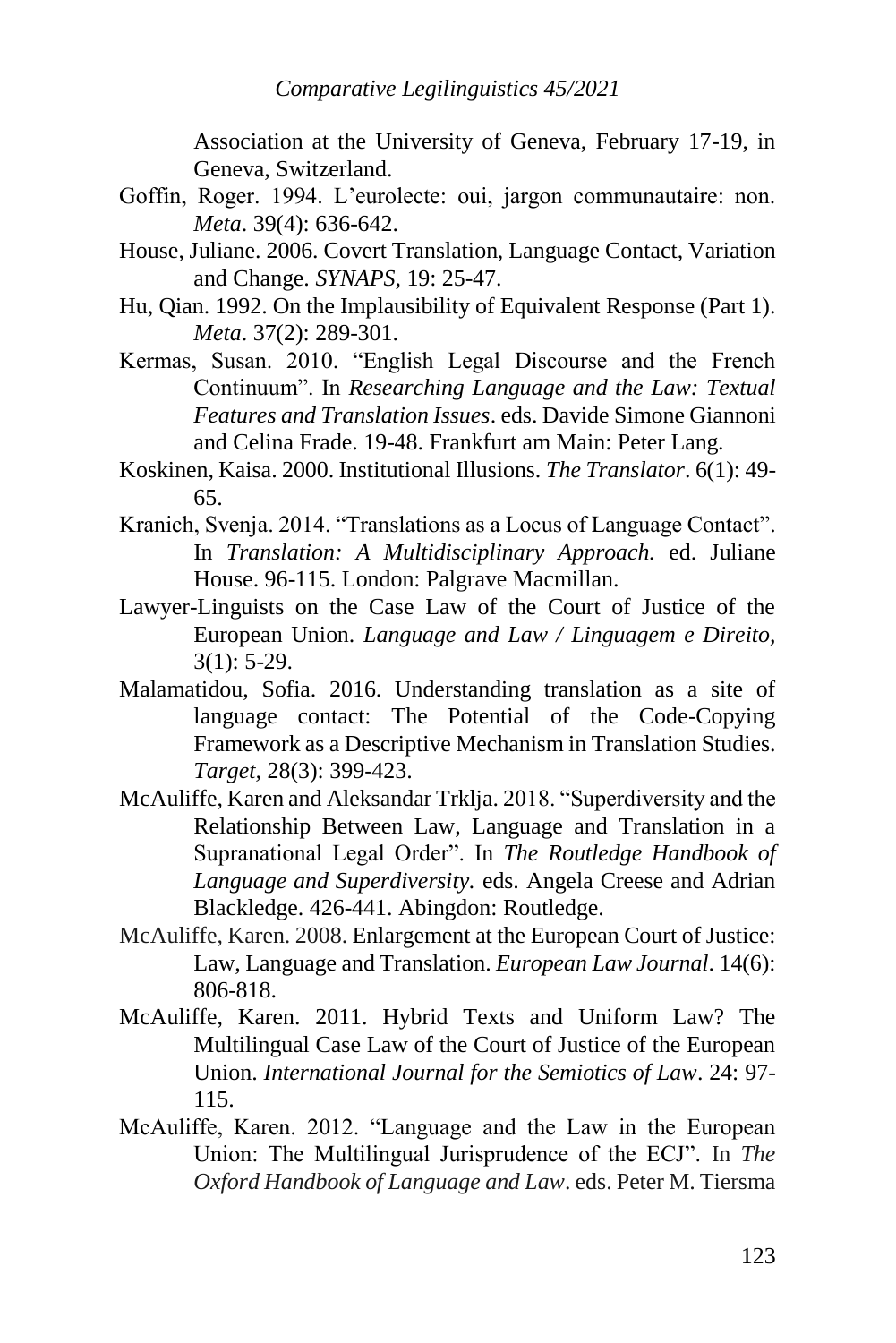and Lawrence M. Solan 200-216. Oxford: Oxford University Press.

- McAuliffe, Karen. 2015. Translating Ambiguity. *Journal of Comparative Law*, 9(2): 49-71.
- McAuliffe, Karen. 2016. Hidden Translators: The Invisibility of Translators and the Influence of Lawyer-Linguists on the Case Law of the Court of Justice of the European Union. In: Language and Law/Linguagem e Direito 3(1) 5-29.
- McAuliffe, Karen. 2017. "Behind the Scenes at the Court of Justice: A Story of Process and People" in *EU Law Stories*. eds. Bill Davies and Fernanda Nicola. Cambridge: Cambridge University Press.
- McAuliffe, Karen, Liana Muntean and Virginia Mattioli. Forthcoming 2021. "Through the Lens of Language: Uncovering the Collaborative Nature of Opinions of Advocates General". In *Researching the Court of Justice of the European Union.* eds*.* Mikael Madsen, M, Fernanda Nicola and Antoine Vauchez. Cambridge: Cambridge University Press.
- Mehrez, Samia. 1992. "Translation and the Postcolonial Experience: The Francophone North African Text." In *Rethinking Translation: Discourse, Subjectivity, Ideology*, ed. Lawrence Venuti. 120-38. London/New York: Routledge.
- Mori, Laura, ed. 2018. *Observing Eurolects: Corpus analysis of linguistic variation in EU law*. Amsterdam/Philadelphia: John Benjamins Publishing.
- Mori, Laura. 2018. Observing Eurolects: The case of Italian. In *Observing Eurolects: Corpus analysis of linguistic variation in EU law*. ed. Laura Mori. 200-242. Amsterdam/Philadelphia: John Benjamins Publishing.
- Nida, Eugene A. 1964. *Toward a Science of Translating*. Leiden: E. J. Brill.
- Pym, Anthony. 1996. Open letter on hybrids and translation. Http://www.tinet.cat/\*apym/on-line/

translation/translation.html. [Accessed on 14 September 2020].

- Pym, Anthony. 2001. Against Praise of Hybridity. *Across Languages and Cultures*, 2(2): 195-206.
- Reinharz, Shulamit. 1992. *Feminist Methodologies in Social Research*. Oxford: Oxford University Press.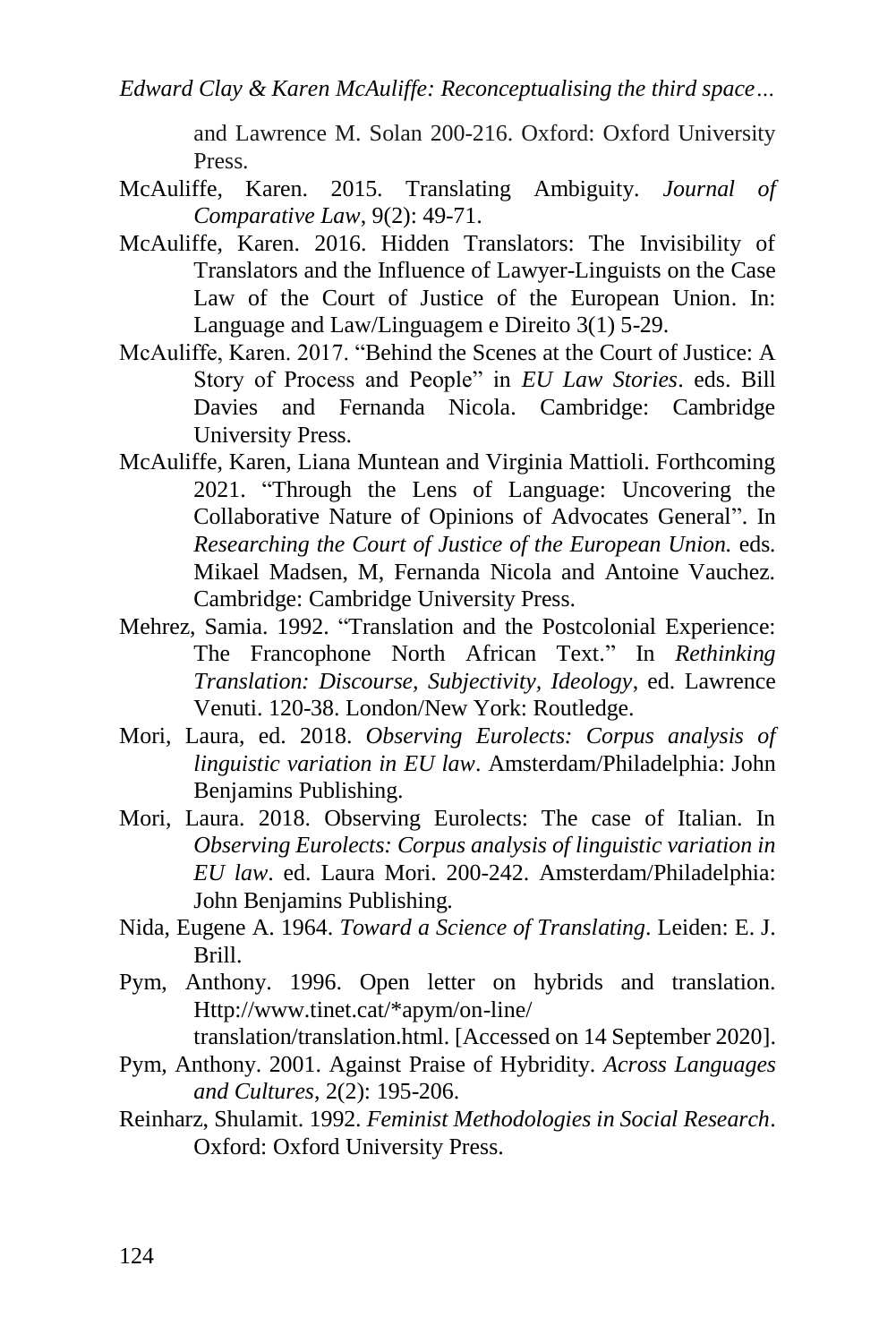- Robertson, Colin. 2014. 'EU Legislative Texts and Translation' In *The Ashgate Handbook of Legal Translation* eds. Le Cheng, King Kui Sin, and Anne Wagner, 155-176. Abingdon: Routledge.
- Rutherford, Jonathan. ed. 1990. *Identity: Community, Culture, Difference*. London: Lawrence and Wishart.
- Šarčević, Susan. 1997. *New Approach to Legal Translation*. The Hague: Kluwer Law International.
- Schäffner, Christina and Beverley Adab. 2001. The Idea of the Hybrid Text in Translation Revisited. *Across Languages and Cultures*, 2(2): 277–302.
- Simon, Sherry. 2011. "Hybridity and Translation". In *Handbook of Translation Studies. Volume 2*. eds. Gambier, Yves and Luc van Doorslaer, 49-53. Amsterdam/Philadelphia: John Benjamins Publishing.
- Snell-Hornby, Mary. 2001. The Space "in Between'': What Is a Hybrid Text? *Across Languages and Cultures*, 2(2): 207–216.
- Solan, Lawrence M. 2014. Multilingualism and morality in statutory interpretation. *Language and Law / Linguagem e Direito.* 1(1): 5-21.
- Spivak, Gayatri C. 2012. "The Politics of Translation," in *The Translation Studies Reader*, ed. Lawrence Venuti. 312-330. London/New York: Routledge.
- Steiner, George. 1998. *After Babel: Aspects of Language and Translation*. Oxford: Oxford University Press.
- Teich, Elke. 2003. *Cross-linguistic variation in system and text: A methodology for the investigation of translations and comparable texts*. Berlin: de Gruyter.
- Thomason, Sarah Grey and Terrence Kaufman. 1988. *Language Contact, Creolization, and Genetic Linguistics*. Berkeley: University of California Press.
- Tirkkonen-Condit, Sonja. 2001. EU Project Proposals as Hybrid Texts: Observations from a Finnish Research Project. *Across Languages and Cultures*, 2(2): 261-264.
- Toury, Gideon. 1995. *Descriptive Translation Studies and Beyond*. Amsterdam/Philadelphia: John Benjamins Publishing.
- Toury, Gideon. 2012. *Descriptive Translation Studies and Beyond: Revised Edition*. Amsterdam/Philadelphia: John Benjamins Publishing.
- Trklja, Aleksandar and Karen McAuliffe. 2019. Formulaic metadiscursive signalling devices in judgments of the court of